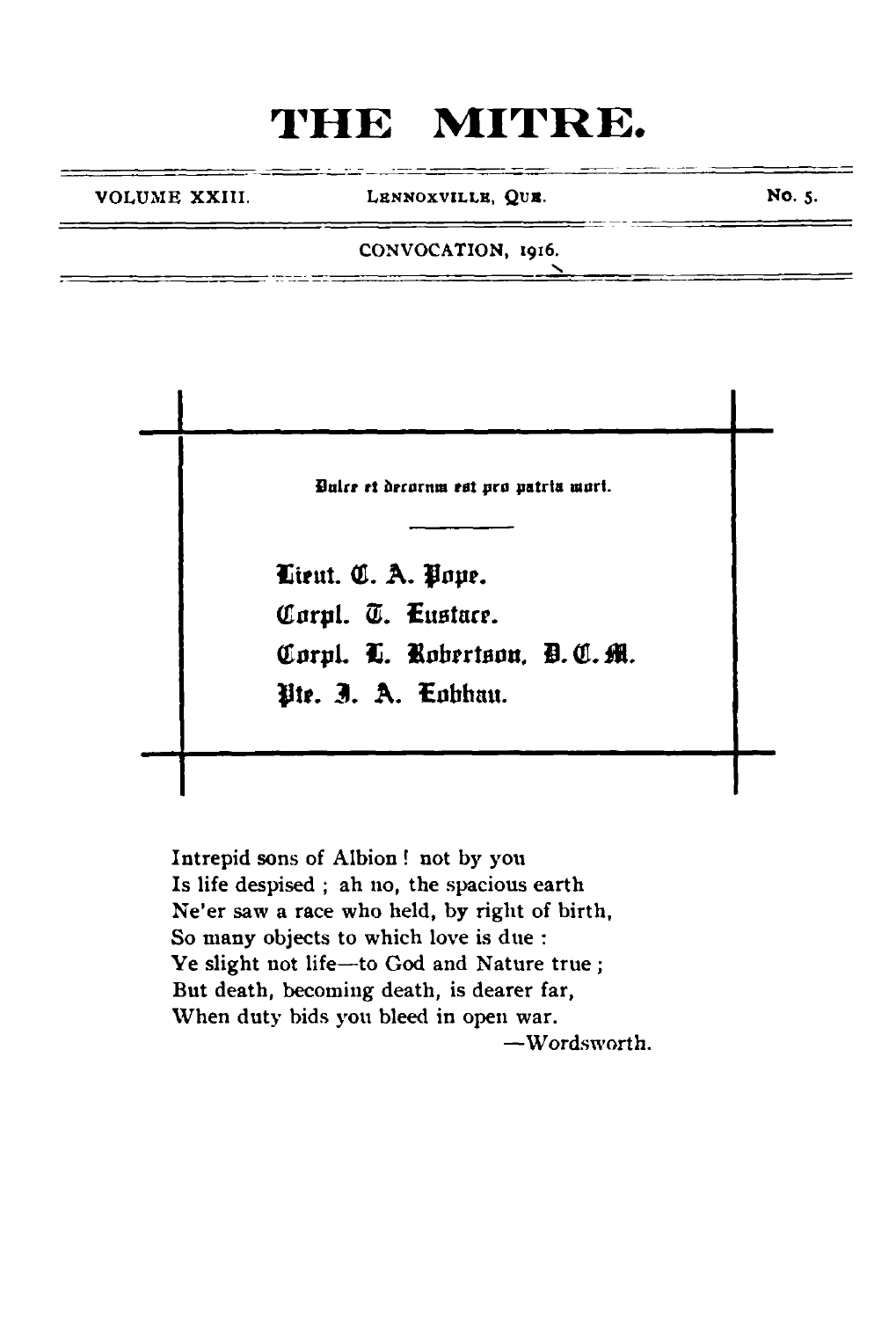#### **CONVOCATION.**

In spite of existing conditions, Convocation this year was as successful as ever. Beautiful weather prevailed and the universal feeling was one of pride in the splendid and heroic part the past and present members have taken in the war, and of congratulation that during such strenuous times the institution has suc cessfully completed another year's work.

Among the visitors were the Most Rev. C. L. Worrell, D.D., Lord Arch bishop of Nova Scotia ; the Very Rev. E. C. Paget, M.A., Dean of Calgary ; the Lord Bishop of Quebec, Dr. Abbott Smith, D.D., Mr. James Mackinnon, D.C.L , Mr. Wm. Morris, K.C., D.C.L., Mr. Wm. Farrell, D.C.L., Rev. G. H. A. Mur ray, Rev. E. A. Dunn, Rev. Capt. Moorhead and Rev. R. W. Wright.

The Chancellor having declared Convocation open, delivered an inspiring address. He referred most touchingly to the way in which the all-devouring war has claimed the sons of the University in ever-growing numbers, and of the cheerful manner in which they have offered themselves to fight for freedom and the right. Temporarily one-half of the student body had been lost. The University had renounced her natural claims upon them, but with no light heart, facing the seriousness of the situation. Some even had made the supreme sacrifice ; let those who remain honour their memory by the best possible service for their king, country, and fellowmen. The Chancellor also emphasized the absolute necessity of "carrying on" until normal conditions are restored and not grow slack or careless in the meantime.

The Principal and the Dean of the Divinity Faculty then presented their reports. Dr. Parrock, in his report, said that this year four new students had entered the Divinity Faculty and twenty-three the Arts Faculty, while twentyseven of the old students remained on the register, making a total of fifty-four. Of this number eighteen have enlisted during the sessions and three have left recently with a view to enlistment, while two have not been able to continue their course, reducing our numbers to thirty-one, five in the Divinity Faculty and twenty-six in the Arts. The number of candidates for Holy Orders in both Faculties was thirteen, and of these six have enlisted in the Field Ambulance.

"Our Honour Roll of Service," continued Dr. Parrock, "now includes eighty names, and there are probably several more who have not yet been located. No less than twelve of our graduates are serving as Military Chaplains, including the Rev. Canon Scott and the Rev. Canon Almond, who recently received the welldeserved honour of C.M.G, from the hands of His Majesty the King. Two of our graduates have fallen in action, namely, C. A. Pope, B.A. '99 and T. Eustace, B.A. ' 15. Also within the last few days we have received the sad news of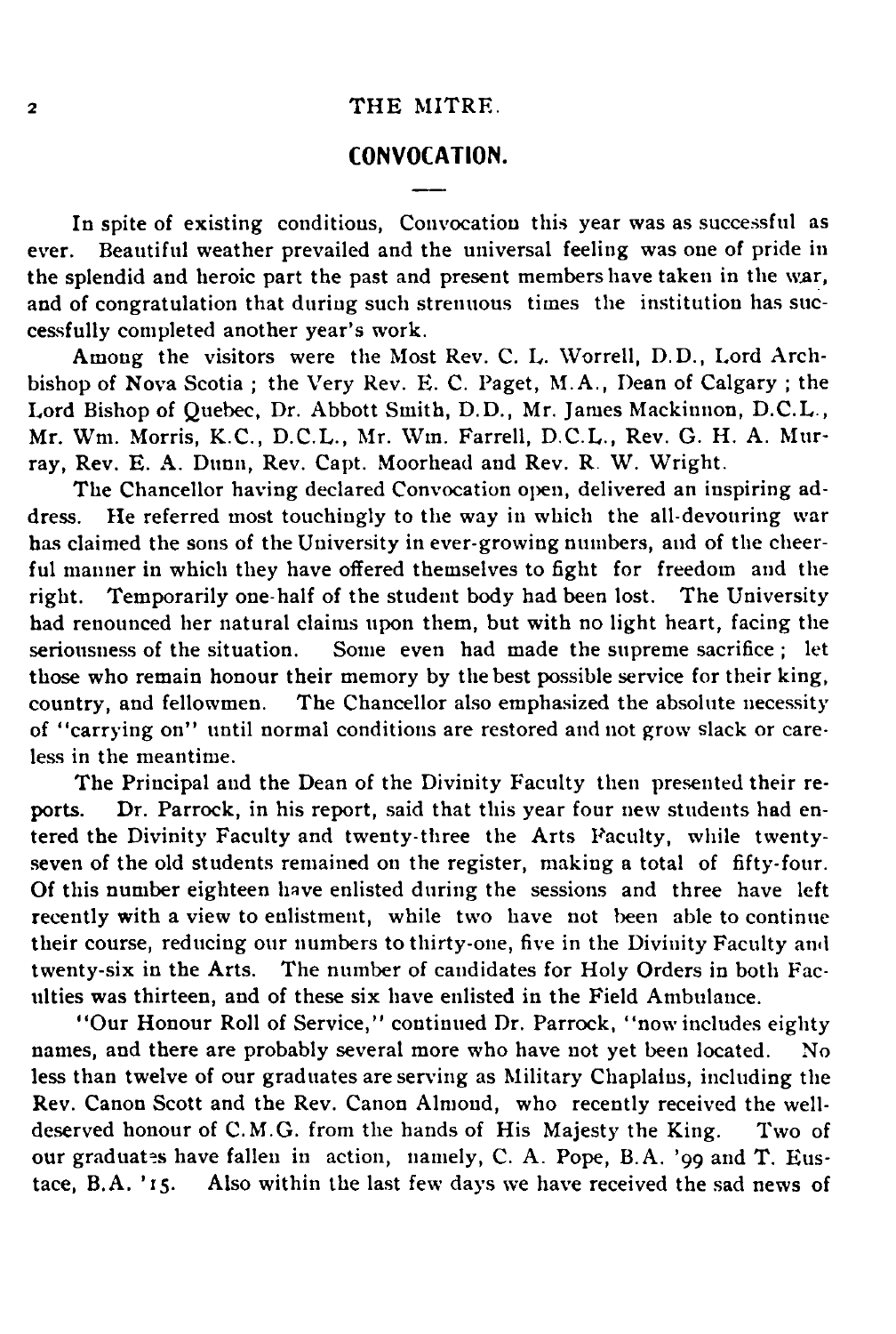the death of Corpl. Lennox Robertson, who recently was awarded the D.C.M ."

The Principal also mentioned the improvements which have been made in the Arts building, and the course of public lectures in Accountancy, Commercial Law and Banking which had been given by Mr. Sidney Francis throughout the winter.

The degrees, honourary and in course, were then conferred, and prizes were distributed by the Lord Archbishop of Nova Scotia.

#### DEGREES CONFERRED.

D.C.L. (Honoris Causa)— The Most Rev. C. L. Worrell, D.D., Lord Arch bishop of Nova Scotia ; Lt. Col. Rev. Canon J. M. Almond, M.A., C.M.G.

D.D. (Jure Dignitatis)— Very Rev. E. C. Paget, M.A., Dean of Calgary.

B.D. (In Absentia)— Rev. C. G. Hepburn, M.A. ; Rev. W. A. Ferguson, M.A. (Oxon.)

M.A. (In Course)— Rev. N. R. Ward, B.A. ; Rev. A. W. Reeves, B.A.

B.A. (In Course)— H. D. Caswell, Mathematical Honours, Grade II, First Class ; Miss C. M. Wilson, History Option, First Class ; Rev. J. S. Rowe, His tory Option, Second Class ; Miss B. A. Hunten, History Option, Second Class ; Elton Scott, Heavy Siege Artillery ; K. W. Hunten, 117th Batt., C.E.F.

L.S.T. (In Absentia)— E. H. Baker, 9th Field Ambulance ; G. Roe, 9th Field Ambulance.

Matriculants-G. W. Holden, A. W. Freeman, H. R. Cleveland, E. W. Gillander, Miss D. A. Goodwin, Miss L. A. Hawes, Miss G. L. Parrock, J. A. Mc-Coy.

#### PRIZE LIST.

#### Faculty of Divinity.

Waitt Memorial Scholarship— W. C. Dunn. Vice-Principal's Prize for Sermons— J. Templeton. Prof. Vial's Prize for Biblical Knowledge—J. Templeton. First-class Aggregate Prize— W. C. Dunn.

#### Faculty of Arts.

Department of Public Instruction Prize for French— C. F. E. Fluhmann. Rev. Canon Scott's Prize for English Literature— W. C. Dunn. Principal's Prize for Latin Composition— G. W. Philbrick. Prof. Boothroyd's Prize for Constitutional History— Miss C. M. Wilson. Prof. Boothroyd's Prize for English Literature— C. F. E. Fluhmann. Headmaster's Prize for Old Testament— Miss B. A. Hunten.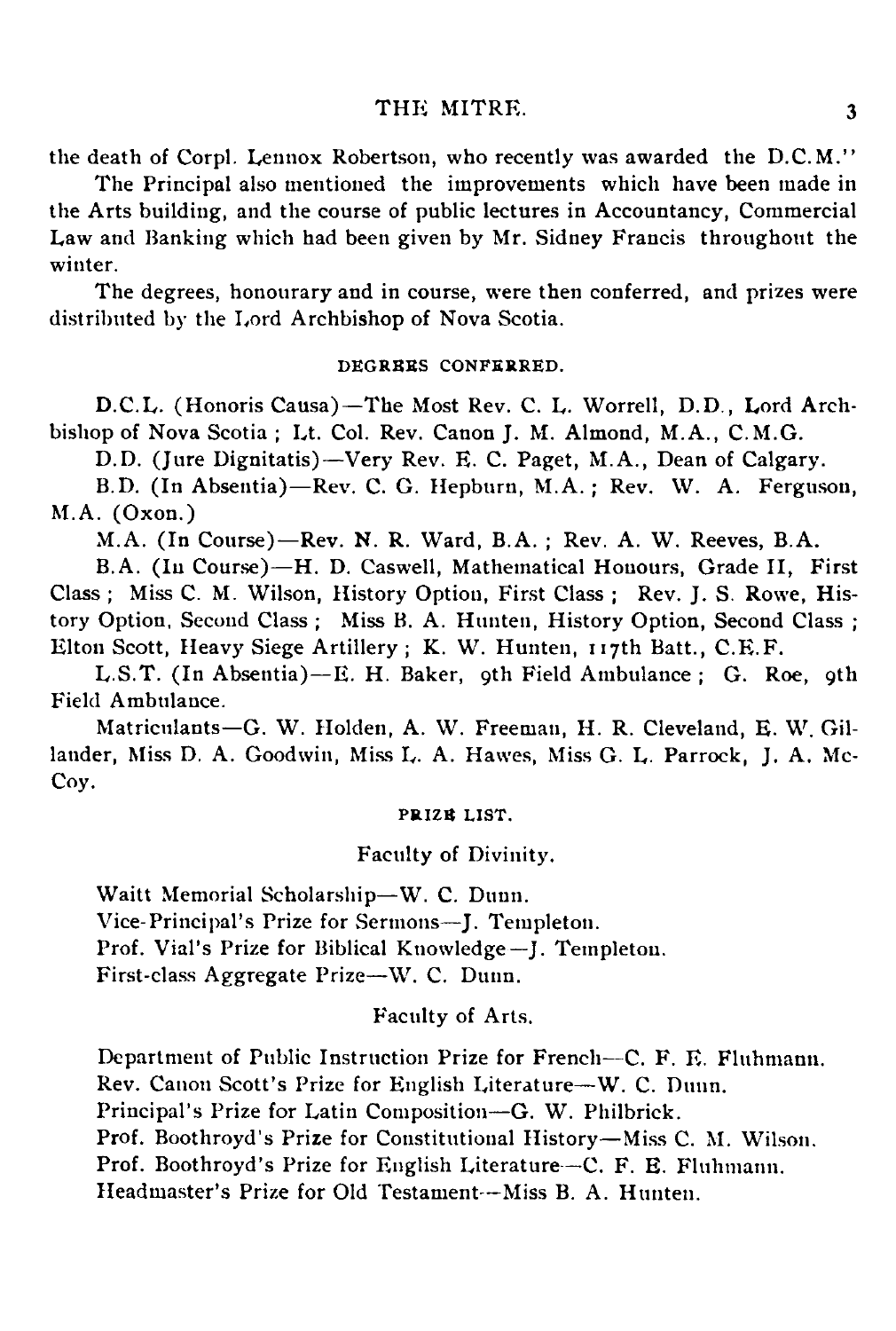Prof. Viai's Prize for Greek Testament— Rev. J. S. Rowe.

Prof. Burt's Prize for Political Economy— G. M. Pender.

Prof. Call's Prize for French— G. W. Philbrick.

Mr. Richardson's Prize for Mathematics— H. D. Caswell.

Registrar's Prize for Preparatory Mathematics— Miss G. L. Parrock.

First Class Aggregate Prizes, Third Year— H. D. Caswell, MissC. M. Wilson. Elton Scott, of the Heavy Siege Artillery, and K. W. Hunten, of the 117th Battalion, received tremendous cheering, as, clad in khaki and wearing the hood, they came forward to receive their B.A. degrees.

Three members of the 117th Battalion, Corpl. Burton, Bandsman J. Robinson and Pte. Ward also received an ovation when they were given their second year's standing.

The Lord Archbishop of Nova Scotia then spoke a few words, expressing his pleasure at being present, and the Dean of Calgary followed, alluding to Kipling's lines, "East is East and West is West, and ne'er the two shall meet," and saying that nevertheless in his life the men of both had met.

Next, the Bishop of Quebec, Vice-President of the University, responded briefly to an invitation to speak, while Dr. Abbott-Smith conveyed the regrets of the Bishop of Montreal for his inability to be present.

The Chancellor then declared Convocation closed.

#### **LETTERS FROM THE FRONT.**

The following has been received by Dr. and Mrs. Parrock from three men at the front. It is a splendid tribute to "Tom" Eustace, and speaks for itself : France, March 14th, 1916.

Dear Friends,—

Your gift of tobacco addressed to Corpl. Eustace was handed to the corporals in his platoon, as we were his immediate friends up to the time of his death. You have no doubt by this time had all details of this sad occurrence, and we wish to add that he was a good soldier and a true friend at all times, which is the highest praise one soldier can give another.

> CORPL. A. B. WALTON. CORPL. C. BOUTHILLIER. LANCE-CORPL. B. E. LEWMARK.

Lieut. S. L. Craft writes from Rouville Camp, Canadian Base Dept., Havre, France : "I arrived in France at the end of October and have been busy ever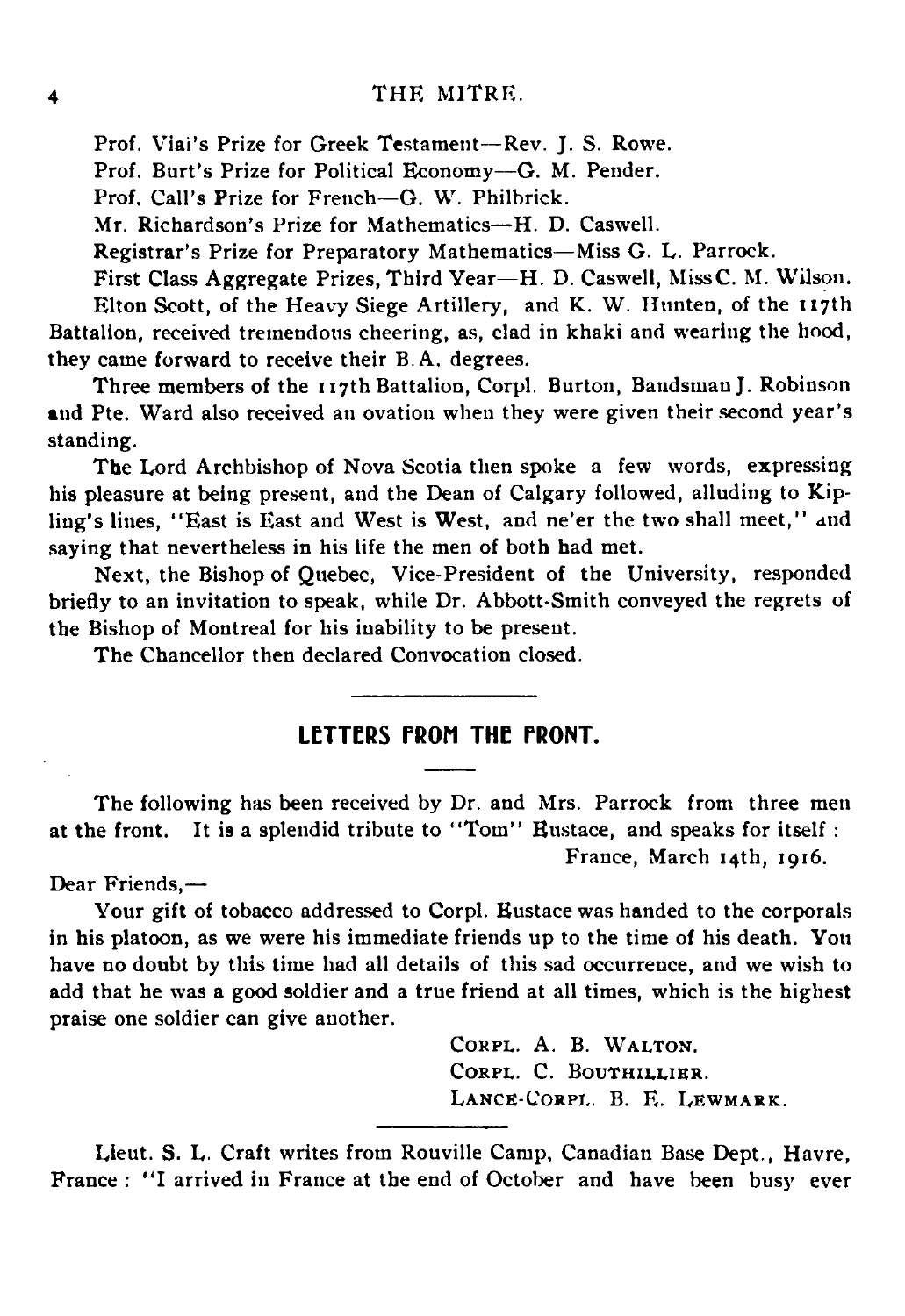since— the lines of communication are as the wheels and they take heaps of oil ! Reinforcements and supplies of all sorts, and work from sunrise (and before) till bedtime again............ The news that filters through is pretty good.............. The spirit of the troops is first rate and that spells  $H O P E$ , and the best of hope for victory."

George Roe, in Belgium with the 9th Canadian Field Ambulance, says : ' 'The town we are in has been under shell fire, and is still exposed to the same danger. It is surprising how little one realizes what danger is over here. Already we are getting accustomed to the noise of the guns away in the distance, and since we have been here we have witnessed a few air fights. The first one we saw rather startled us, as there were several aeroplanes near each other-it seemed awful for them to be firing on one another so many feet up in the air. We could plainly see the flash of each successive gun shot.............. We discovered the other day that the Bishop's men are quite close to us— at least their camp is .............. I met Canon Scott in the street the other evening. He is as happy and cheerful as ever. He says that he sees the Bishop's men quite often."

Private E. H. Baker writes, describing the voyage across to France, ' 'You will doubtless be surprised to hear that I am now within a few miles of the firing line. We were in England only some three weeks. Our journey over to France was uneventful, save for the many warships that we saw. We landed at the port where Mr. Craft I believe is stationed.............. Our rations were issued to us every morning -- an amount calculated to last the whole day, which consisted chiefly of a tin of "bully-beef" and canned stew, biscuits (hard tack), and half a spoonful of jam. Tea was made at every meal, which helped the dryness and the hardness of the biscuits considerably.............. After we had worked hard loading ambulance wagons, etc., we were put into freight cars and packed like sardines, with the result that we had to stay in a sitting posture the whole of the fourteen hours' journey. The train took us to within an hour or so of the place for which we were destined to spend the night."

The Mitre is able to publish the above notes owing to the kindness of Dr. and Mrs. Parrock. Any interesting bits of news or quotations from letters of Bishop's men at the front will always be welcomed.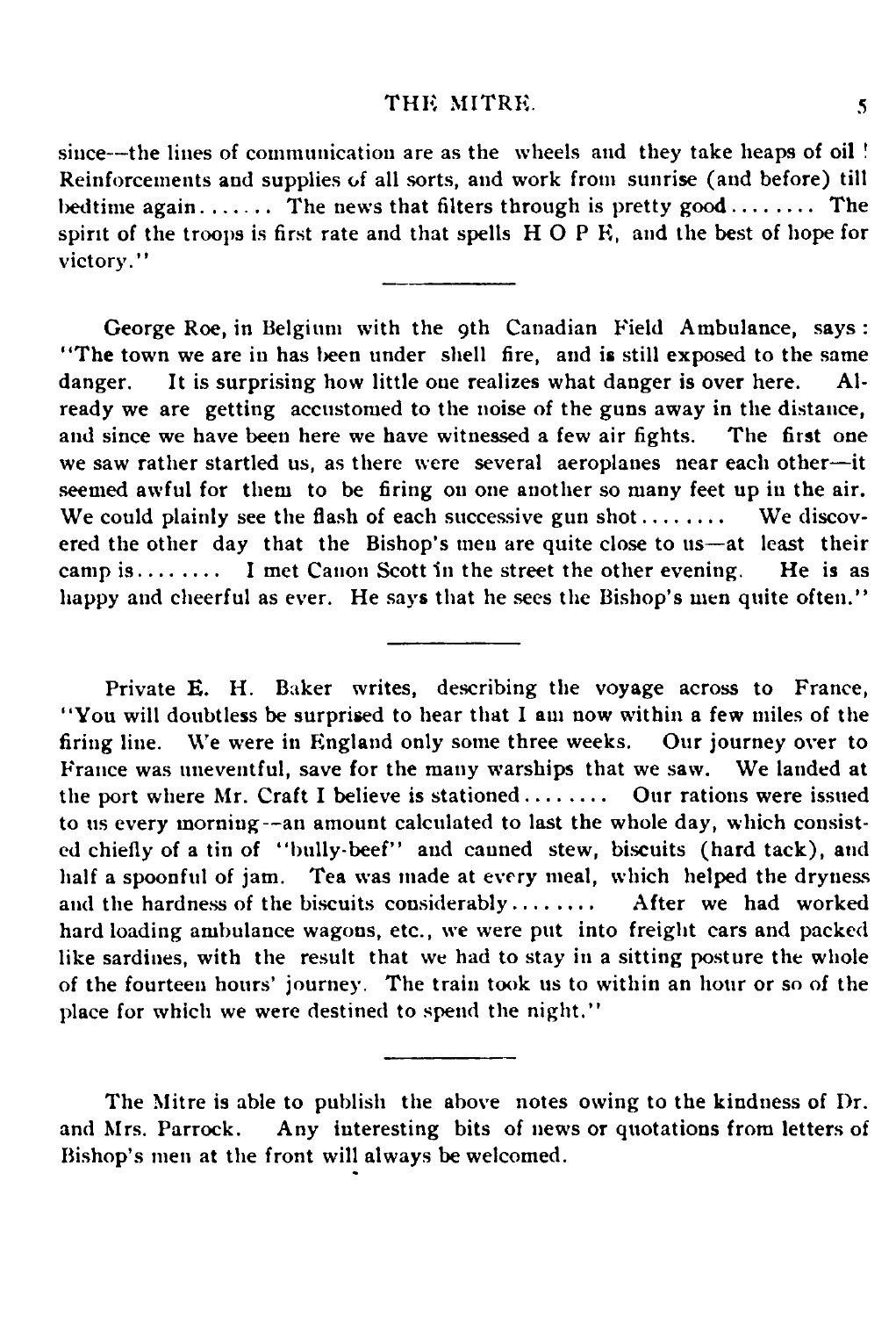### **Roll of Honour.**

KILLED IN ACTION.

| C. POPE, M.A.                        | T. EUSTACE, B.A.  |
|--------------------------------------|-------------------|
| J. A. LOBBAN, B.A.                   | L. A. ROBERTSON   |
| Rev. Canon F. G. Scott, D.C.L., M.A. | R. J. Meekren     |
| Rev. Canon J. M. Almond, M.A.        | W. H. W. Knapp    |
| Professor N. C. Qua, M.A.            | F. R. Belford     |
| Rev. W. Barton, M.A.                 | G. P. Belford     |
| Rev. C. G. Hepburn, B.A.             | A. P. Williams    |
| Rev. R. J. Shires, M.A.              | A. C. M. Thompson |
| Rev. C. G. Lawrence, B.A.            | S. L. Craft       |
| Rev. R. Andrews, L.S.T.              | H. H. Cotton      |
| Rev. E. B. Browne, M.A.              | G. E. Wilkinson   |
| Rev. W. H. Moorhead, M.A.            | J. C. Porter      |
| Rev. J. W. Wayman, M.A.              | H. F. Cocks       |
| Rev. V. E. Hobart, L.S.T.            | G. Hughes         |
| Rev. F. G. Sherring                  | F. W. Crawford    |
| Rev. C. W. Mitchell, M.A.            | H. P. Lovell      |
| J. C. Stewart, Esq.                  | George Roe        |
| McD. Ford, M.D.                      | E. H. Baker       |
| J. S. Brown, M.D.                    | T. E. Burton      |
| H. P. Wright, M.D.                   | C. V. Ward        |
| W. B. Scott, B.A.                    | J. Vokey          |
| H. H. Scott, B.A.                    | H. W. Ievers      |
| <b>Elton Scott</b>                   | W. P. Griffiths   |
| M. H. Wells, B.A.                    | T. V. L'Estrange  |
| D. J. Cameron, B.A.                  | S. W. Clements    |
| E. H. Ireland, B.A.                  | E. B. Worthington |
| G. H. Boright, B.A.                  | F. H. Mitchell    |
| F. A. McCrum, B.A.                   | W. H. Bernard     |
| H. W. Blaylock, B.A.                 | J. Robinson       |
| A. Joly de Lotbiniere, B.A.          | K. Hunten         |
| C. H. Savage, B.A.                   | M. R. Pickel      |
| R. W. Waterman, B.A.                 | T. Travers        |
| N. D. MacLeod, B.A.                  | A. McKindsey      |
| R. F. Gwyn, B.A.                     | D. Foss           |
| F. Robinson, B.A.                    |                   |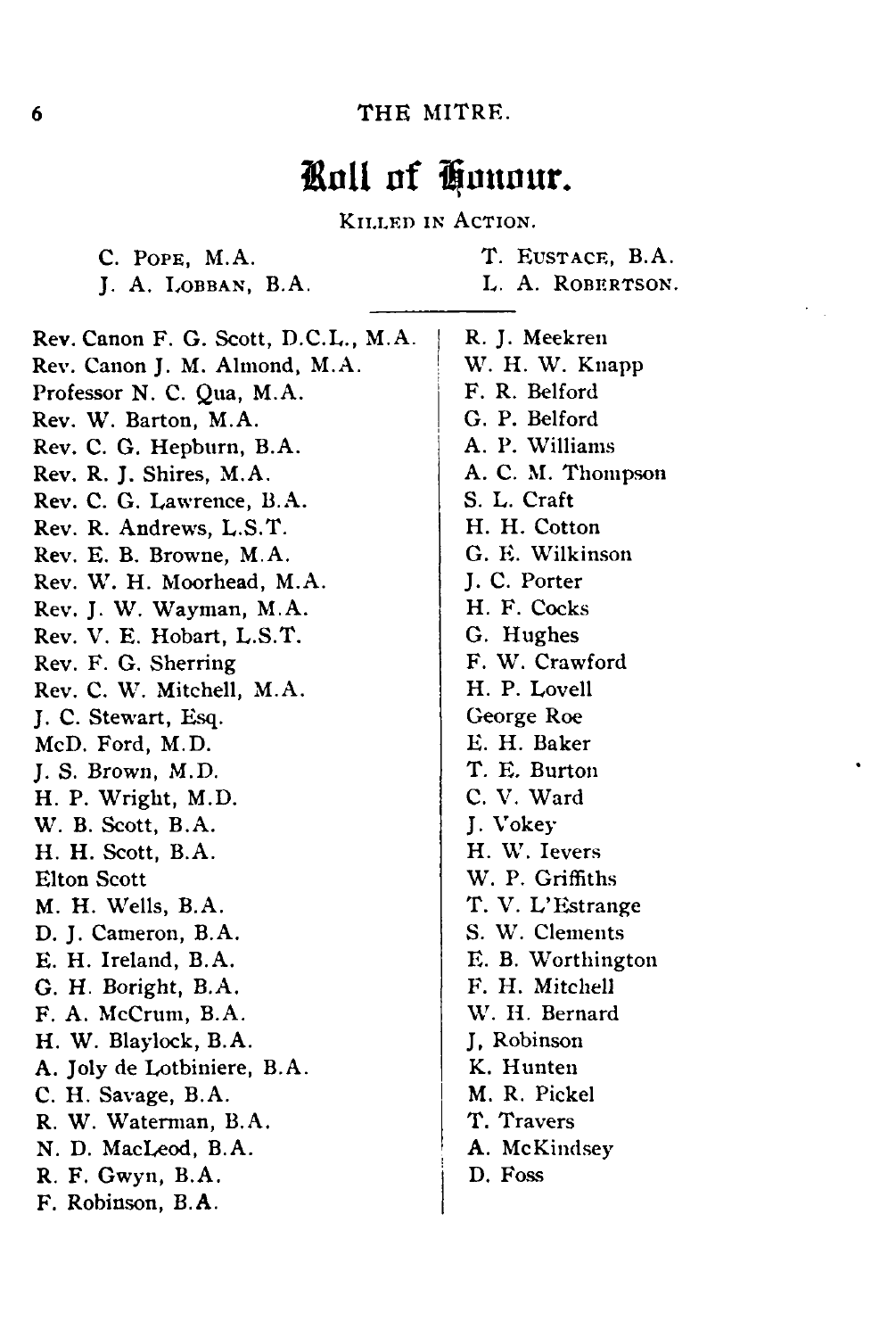## THE MITRE.

#### *E D IT O R IA L S T A F F .*

| allrich Business Maura                          |                |
|-------------------------------------------------|----------------|
| . <del>Deminastration</del> age                 |                |
| Rev. J. Samuel Rowe, B.A., B.D. Exchange Editor |                |
| Max. Norcross '17 Athletic Editor               |                |
| A. R. Lett, Div. '18 Associate Editor-Divinity  |                |
| G. Pender '17. "                                | $\blacksquare$ |
| H. D. Caswell '16 Associate Editor-Arts         | $\sim$         |
| Miss Bernice A. Hunten, '16. Lady Editor        |                |
|                                                 |                |
| (F. Fluhmann '17 Acting Editor-in-Chief)        |                |
| J. TEMPLETON Bditor-in-Chief                    |                |

THE mitre is published by the Students of the University of Bishop's College.

Terma, \$1 per year in advance. Single copy 20c.

Contributors of articles are entitled to receive three copies gratis of the number containing their articles

The Editor declines to be held responsible for opinions expressed by contributors.

Address all contributions to the Editor-in-Chief, and all business correspondence to the Business Manager.

**The Mitre, Bishop's University, Lennoxville, Quebec. Printed by F. H. BRIDGMAN, Danville, Quebec** <u>standardina a primer (matic contrary contrary contrary and although and although the state of</u>

VOL. XXIII. <sup>L</sup> e n n o x v i l l e , Q u e . No. 5

and the state of the state of the state of the state of the state of the state of the state of the state of the

\_\_\_\_\_\_\_\_\_\_\_

CONVOCATION, 1916.

### **Editorial Comments**

Another year of College life has come to an end, and already the question "What of next year?" comes to our minds. Our numbers have decreased considerably, and many may feel inclined to be very pessimistic in regard to the general outlook for the coming term. But, in the words of the Chancellor, all those remaining must "carry on," and not "grow slack or careless." Every one must bear a double load, and as each man leaves another must step in his place and continue this work as well as his own duties. The old College traditions must be kept up, so that when finally the " boys" come back they may find everything ready to receive them, and this can only be accomplished by the united and individual efforts of every student.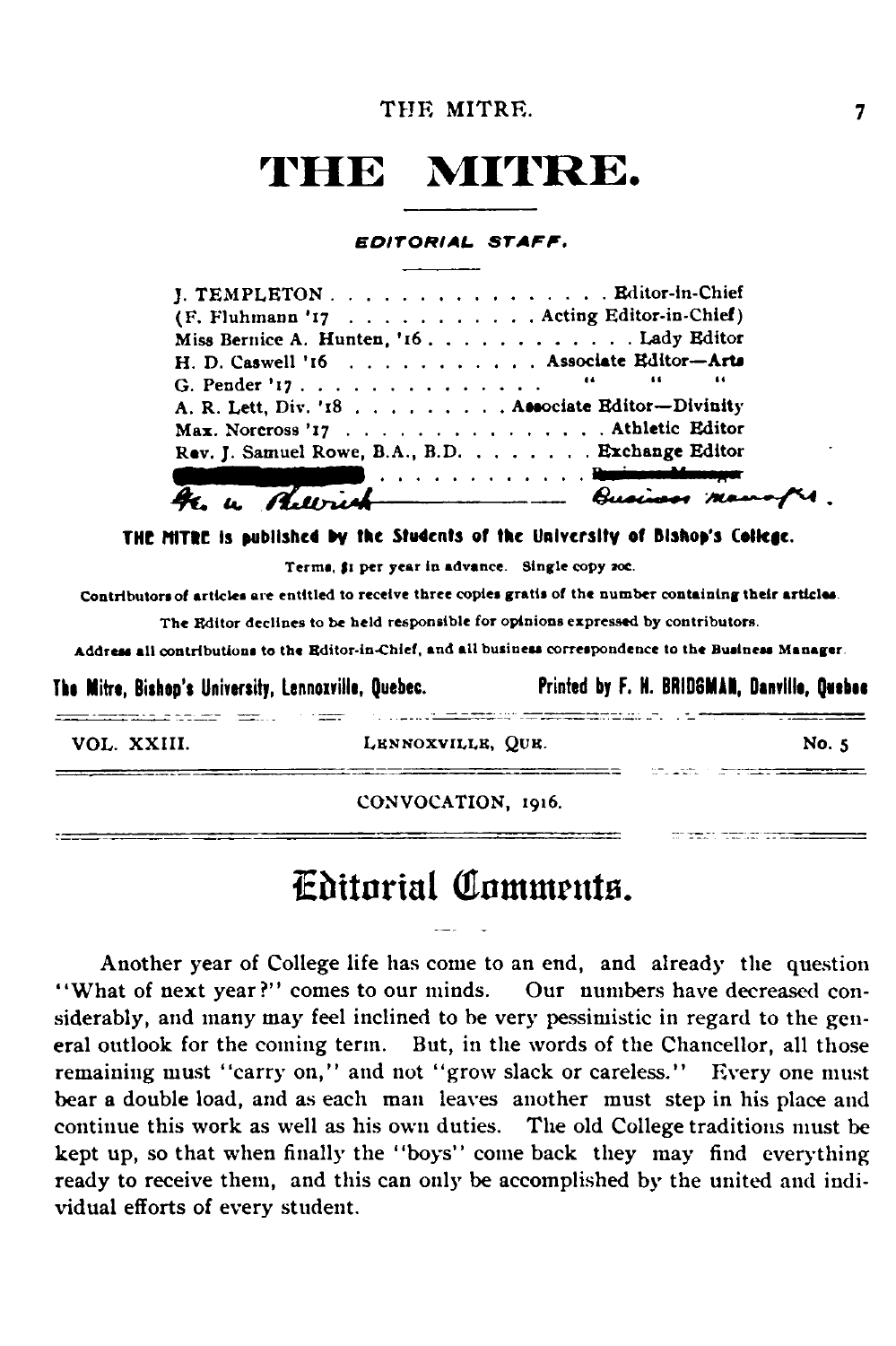The news of the fall in battle of Pte. Jas. A. Lobban, of the 5th Mounted Rifles, will be received with widespread sorrow. " Jimmy" graduated in Arts in 1915, and during his final year acted as Senior Man of the Arts Faculty. He took an important part in all the College activities, and to his zeal and industry we owe a great deal. He successfully captained the Football Team in the fall of 1914, and during his term as Business Manager of the Mitre, thanks to his energy, a heavy debt was paid off, and the magazine put on a firmer financial standing. The Mitre and his old fellow-students unite in sending most sincere and heartfelt sympathy to his parents and friends.

Another Bishop's man who has also suffered for his country is Pte. N. D. MacLeod, of the 5th Mounted Rifles, who has recently been wounded. We hope this is not very serious, and send him best wishes for a speedy recovery.

In regard to our men at the front, a duty has devolved upon all those who are left, in regularly writing to them and keeping them in touch with their Alma Mater. All enjoy letters at all times, and soldiers are by no means excepted from the general rule—far otherwise. A list of addresses can be found on another page for the use of any who may wish to write to Bishop's men at the front.

Another pleasant duty has arisen, and that is of offering our congratulations to Mr. J. Templeton, who, as Editor-in-Chief, so ably managed the Mitre during the past year, on his recent marriage. The Mitre wishes to extend to Mr. and Mrs. Templeton most sincere wishes for a bright and happy future.

#### A GRADUATE'S SUCCESS.

Kingston, Ont.— At the annual vestry meeting of the Cathedral the Dean said that he had promoted Rev. A. F. Cecil Whalley, M.A., to be Priest-Vicar of the Cathedral in recognition of his faithful services, and the vestry endorsed the united elevation by an increase of \$100 in stipend.— Church Life, May 18, 1916.

Rev. Whalley is a graduate of Bishop's and while here he won the Prince of Wales Gold Medal, and held the Scholarship for three consecutive years. The Mitre wishes to congratulate him on his recent success and extend to him heartiest wishes for the future.

> I find earth not gray but rosy, Heaven not grim but fair of hue. Do I stoop ? I pluck a posy. Do I stand and stare ? All's blue. — Robert Browning.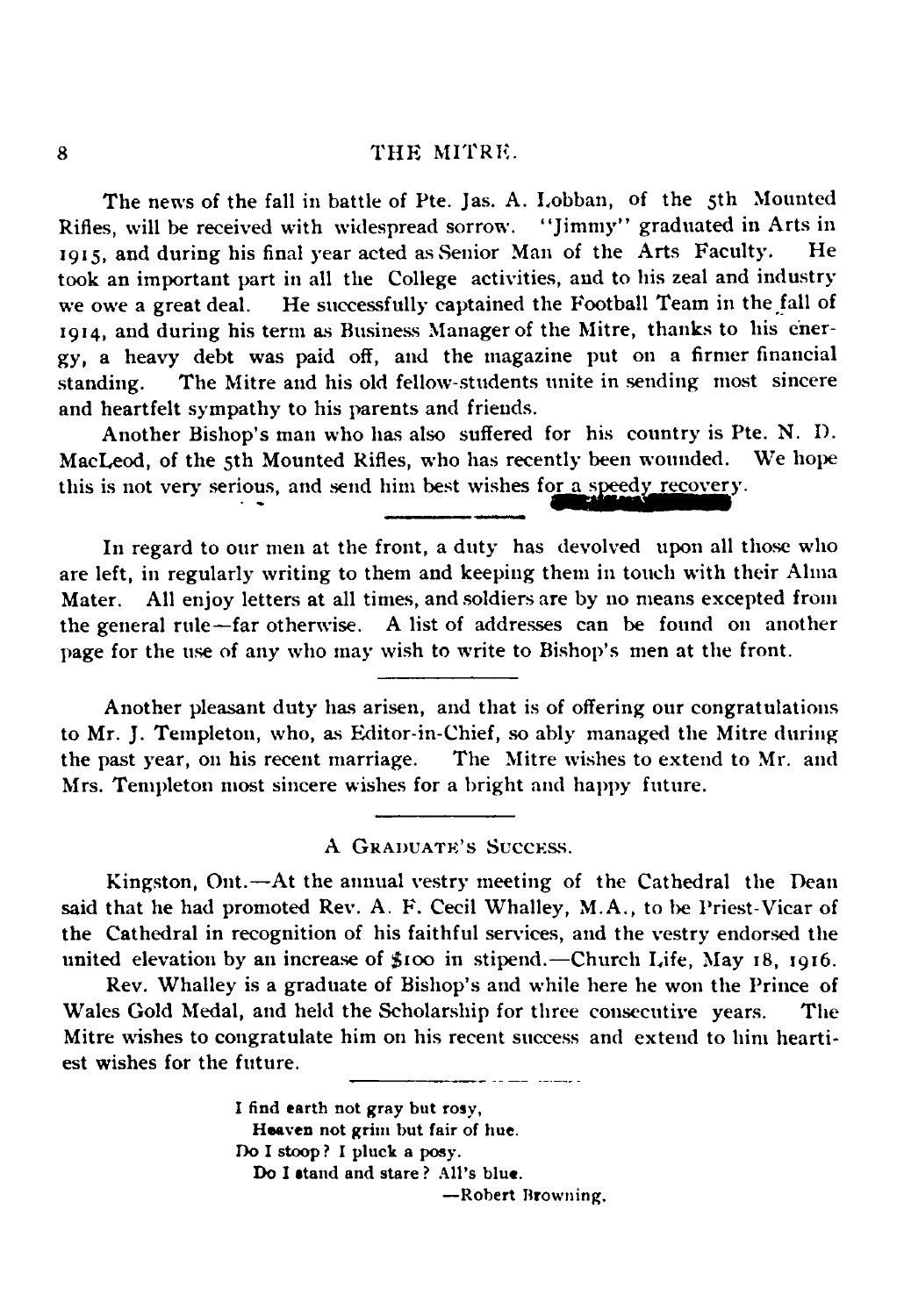### **Arts Notes**

#### **Officials for the Year 1916-17.**

STUDENT'S ASSOCIATION.-President, A. R. Lett, Div. '18; Vice-President, A. E. Gardner '17 ; Secretary, R. Cleveland '18 ; Treasurer, W. Dunn, Div. '18.

READING ROOM. -- President, F. Fluhmann '17; Vice-President, W. Dunn, Div. ' 18; Secretary-Treasurer, G. W. Philbrick ' 17.

THE MITRE STAFF.-Editor-in-Chief, F. Fluhmann '17; Business Manaager, A. E. Garding  $r_1 r \geq L$ ady Editor, Miss E. Fothergill '17; Associate Editor, Arts, G. Pender ' 17 ; Associate Editor Arts, R. Cleveland ' 18 ; Associate Editor Divinity, A. R. Lett Div. ' 18 ; Athletic Editor, Max Norcross ' 17 ; Exchange Editor, G. W. Philbrick ' 17.

ATHLETIC ASSOCIATION.-Secretary-Treasurer, Geo. W. Holden '18.

### **Around the Galls.**

Condensation of thought pays— so Marjorie says (e.g. Christian Evidences.)

It didn't take John long to find his way "back to the farm," after he struck Lennoxville.

Max ------- (reading in chapel)-Here beginneth the fifth verse of the tenth chapter of the Epistle to Hosea.

Everyone seemed to enjoy the annual tennis dance this June !

George says there are some nice nurses at the Sherbrooke Hospital. Someone else was heard to mention this, too !

Prof. Burt— " How are the exams going, Roddy ?' '

Roddy— " Oh, pretty fair, sir. If I pass in Arithmetic, Geometry, Latin and Algebra I guess I'm safe enough, because I am sure I got through in French.' '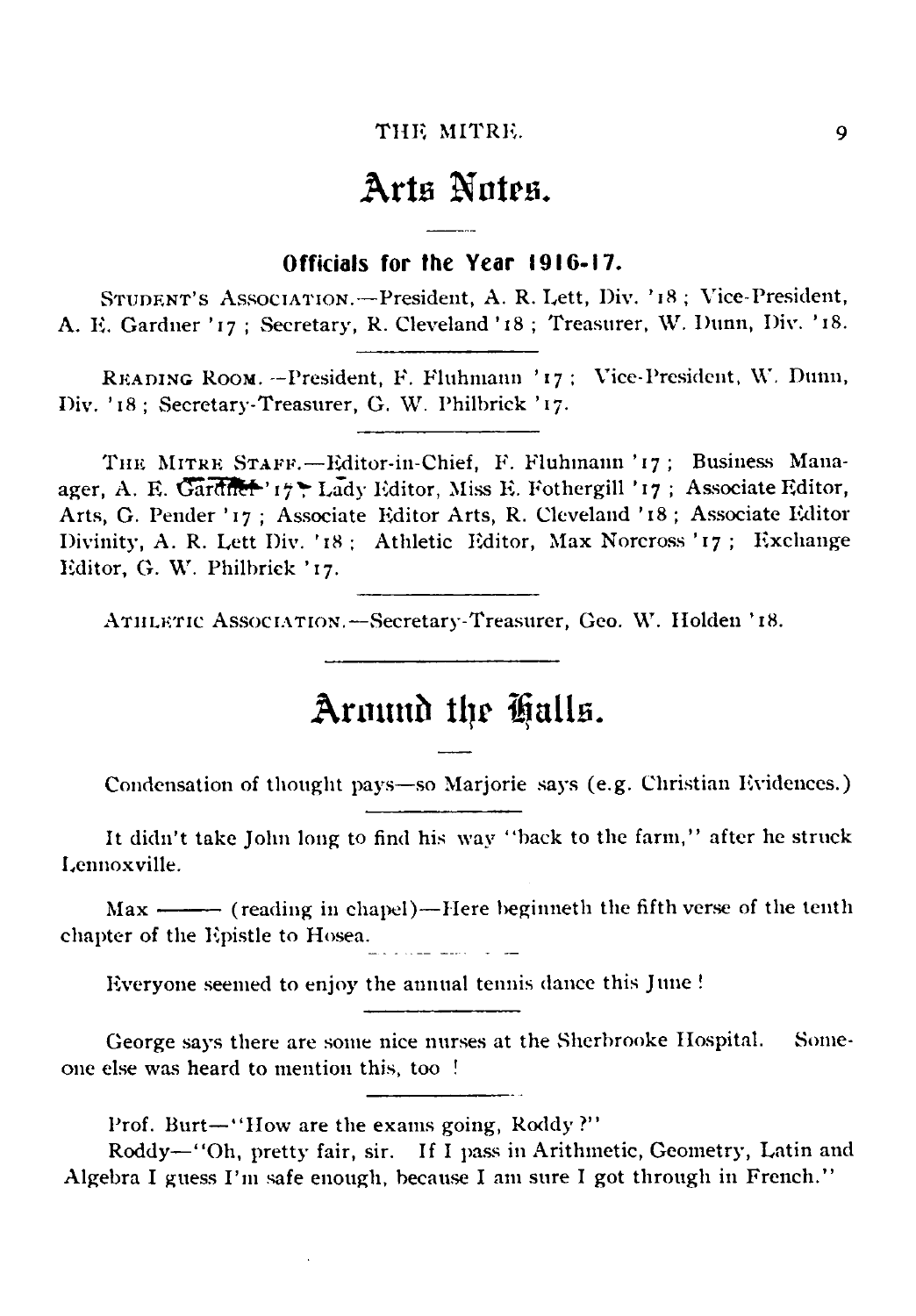Some of the students often wondered why "Pat" had such a liking for Hamilton. Now, it's quite clear. Congrats, Pat.

Time driveth onward fast— except during exams !

Adam— Come on out, Hodder, and help mark the courts.

Hodder--Heavens, Adam ! I haven't got any time. Just think; I'm leaving in three days, and I've just started packing my trunk.

When Gardner journeyed forth he left his room smelling like a Moth Ball Manufacturing Plant.

Stuart's favorite ditty now is, "The Kellies are at it again."

"What's the matter?" " Cold or something in my head." "Must be a cold, old man."

Co-ed (at pink-tea)— Won't you have a piece of cake ? I made it myself. Everybody's tried it and I haven't heard a single complaint. Now, what does that prove ?

Voice (from the background)— That " Dead men tell no tales."

A DDRESSES.

For the men with the 5th Canadian Mounted Rifles :

5th C. M. R., 8th Canadian Infantry Brigade, 3rd Canadian Division, British Expeditionary Force, France. (Army Post Office, London.)

For Ptes. Geo. Roe and E. H. Baker : 9th Canadian Field Ambulance, Army Post Office, London.

For Lieut. S. L. Craft :

Canadian Base Department, Rouville's Camp, Havre, France.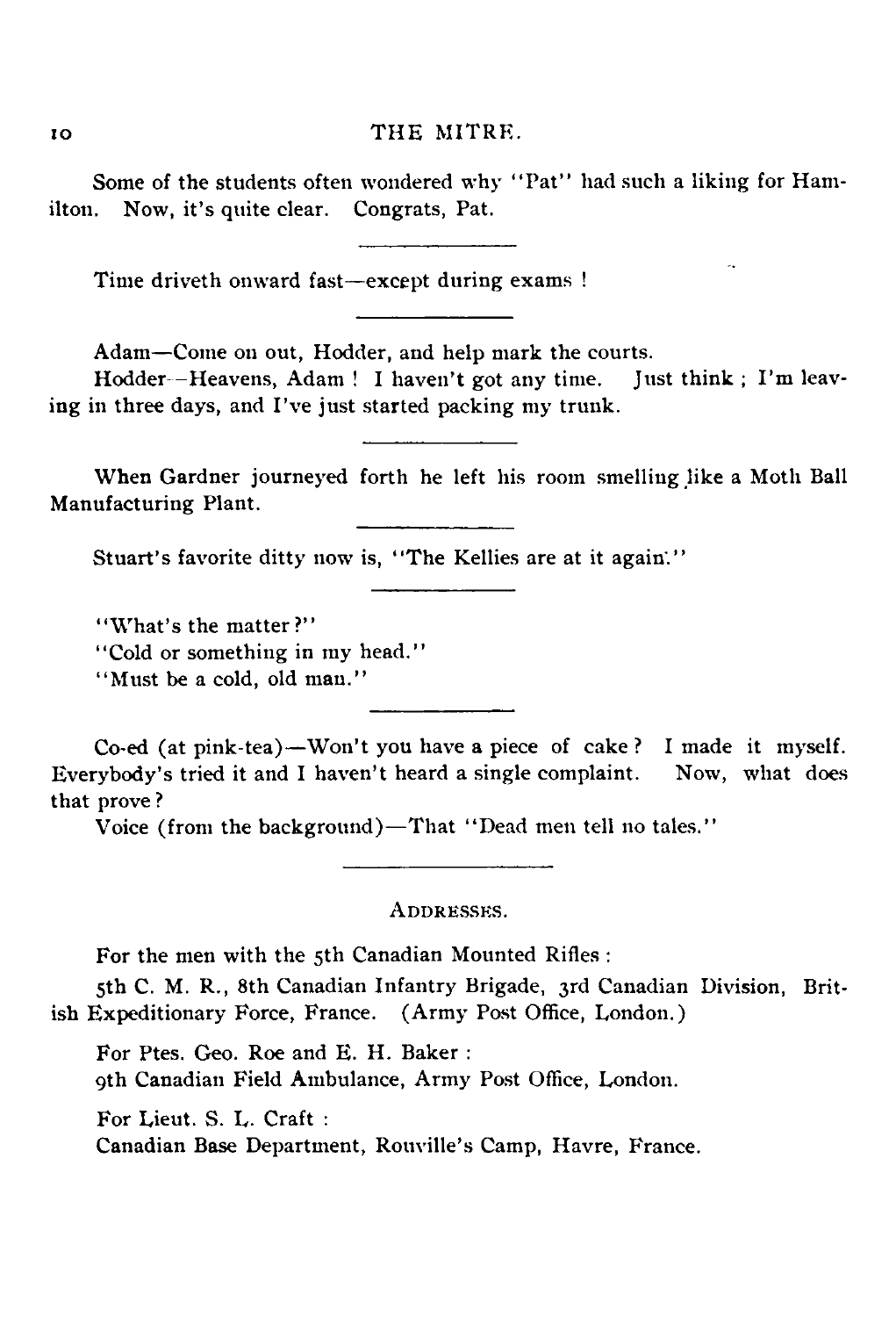

## **EDWARDS FURNITURE COMPANY SHERBROOKE.**

# STUDENTS' BOOMS FURNISHED COMPLETE

#### *CASH OR CREDIT.*

### **LARGEST STOCK IN TOWNSHIPS.**

#### *THEODORE MACINTYRE*

THE COLLEGE BARBER

HAIR DRESSING AND SCALP MASSAGING A SPECIALTY. ELECTRIC MASSAGE MACHINE.

If I satisfy you, tell others ; if I don't, tell me.

-Pipes, Tobacco, Cigars and Cigarettes------

 $The$  Old Biron Stand, Lennorville, Que.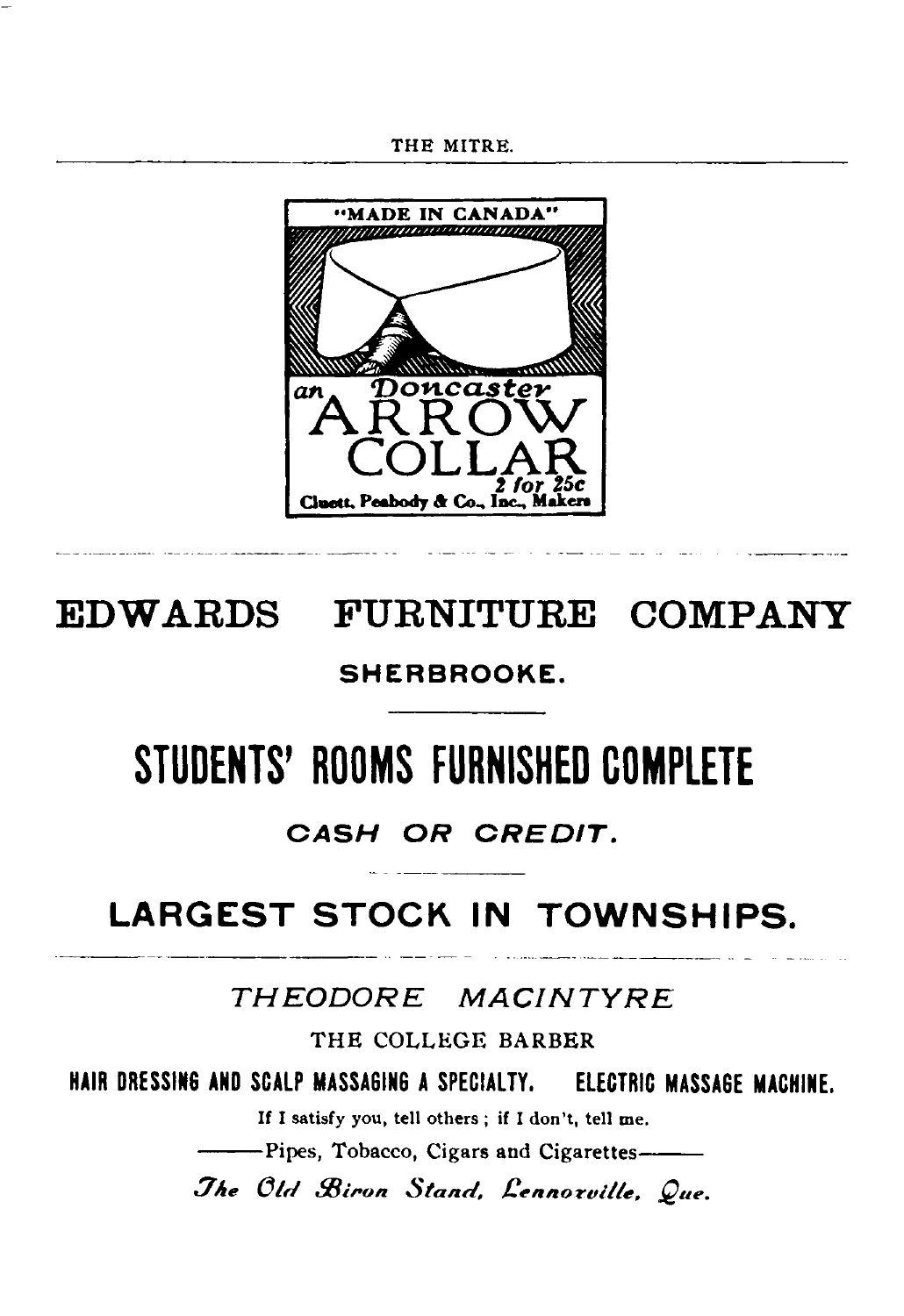

**EX CELLEN CE IN RAILWAY SERVICE**

Is expressed in what the

# **Grand Trunk System**

The Double Track Route, is offering the Travelling Public. Excellent Road Red, Superb Dining-car Service, Courteous Attention, Modern Equipment.

The Grand Trunk System reaches all trade centres in Eastern Canada, and is now a large factor in Western Canada traffic through the Grand Trunk Pacific.

--------T h e N E W R O U T E T O T H E W E S T -------- V ia G. T. System , T. & N. O. Ry. and C a n . Govt. R y.. through Toronto, N orth Bay, Cob alt, C ochrane and W in nip eg, offers m any attra ctiv e features, tra v ersin g la rg e ly an e n tirely new country. W rite for d escrip tive

THE INTERNATIONAL LIMITED-

Canada's train of Superior Service, leaves Montreal at 10-15 a.m. daily and arrives Toronto 5-45 p.m., London<br>Cars. p.m. Detroit : 5-58 p.m., Chicago 8-00 a.m. Modern in every detail. Observation, Library, Compartment<br>Cars

d. (G. A HARRISON, M. P. HINTON, G. A HARRISON, Manager, City Passenger and Ticket Agent Assistant Passenger Traffic Mgr Montreal.

#### *TR A V EL BY T H E*

# *CANADIAN PACIFIC RY.*

OCEAN AND RAIL SERVICE

*The Only Transcontinental in the World.* 

The only company running through trains under one management from the Atlantic to the Pacific Oceans.

*THE LONGEST RAIL TRACK IN THE WORLD*

C.P.R. Trains and Steamers extend in a direct line from Great Britain to Hong Kong— 11,841 miles.

## **A. J. BURGE, - - - LENNOXVILLE.**

#### **FINE PRINTING AND ENGRAVING**

#### **B O O K LETS A S P E C IA L T Y**

**Agents for Engraved Stationery and Rubber Stamps.**

**Bell Phone 844.**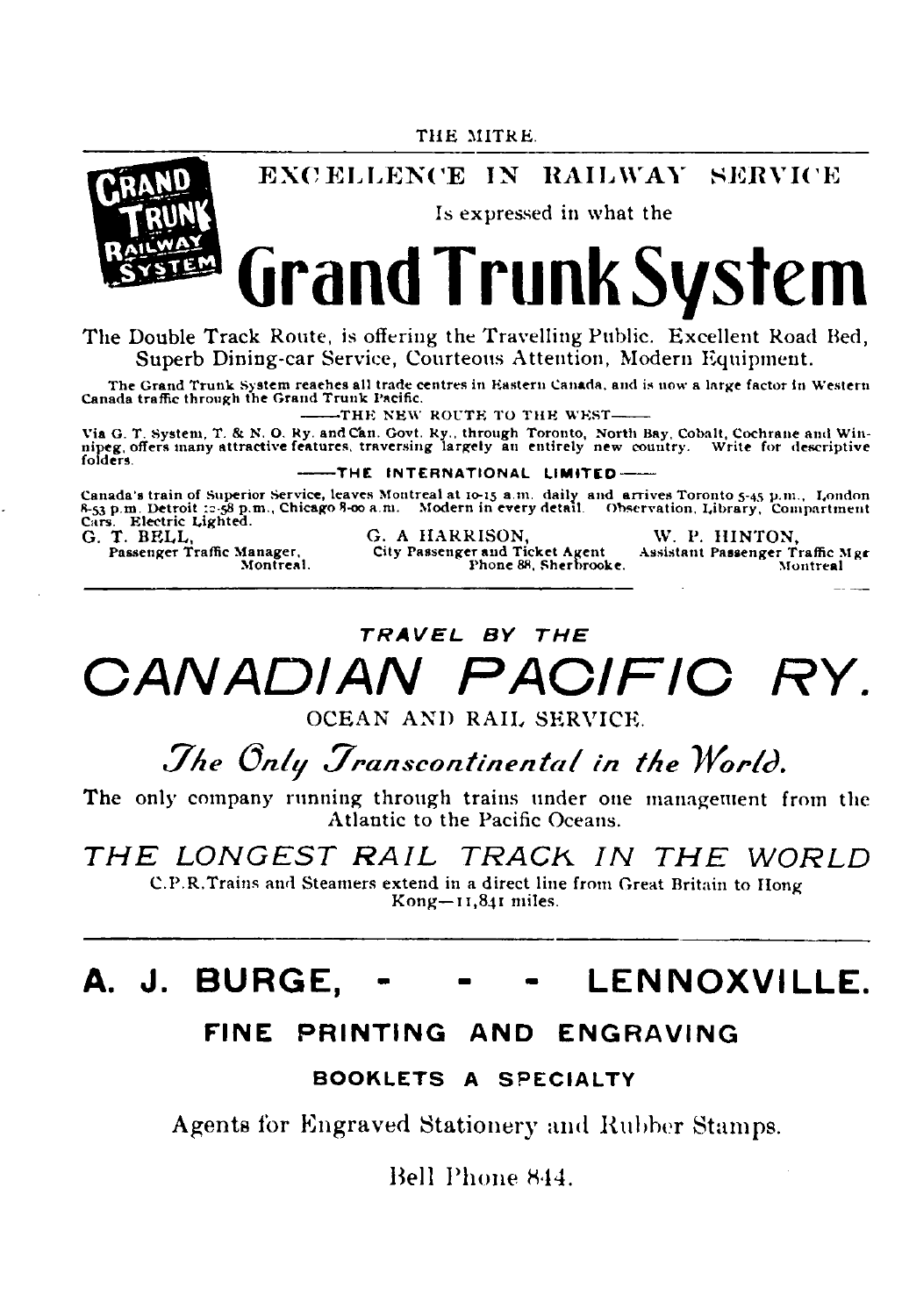**HOLT, RENFREW & CO. LIMITED FURRIERS TO H.M. THE KING. Apart from our extensive selection of High Grade Furs we specialize in English, French and American Hats and Caps and Military Uniforms and Equipment. STORES AT** QUEBEC. MONTREAL. TORONTO. WINNIPE6. *Always Pays to the Best.* **Hut we can supply ANY GRADE OF FURNITURE** 

**THAT MAY BE DESIRED.**

**We also have a Full Line from which to Choose, and are always Pleased to submit Estimates.**

# **The McCaw-Bissell Furniture Co.**

Sole Agents for THE DIXIE TUFTLESS MATTRESS

**Opposite Court House. Wellington St., Sherbrooke.**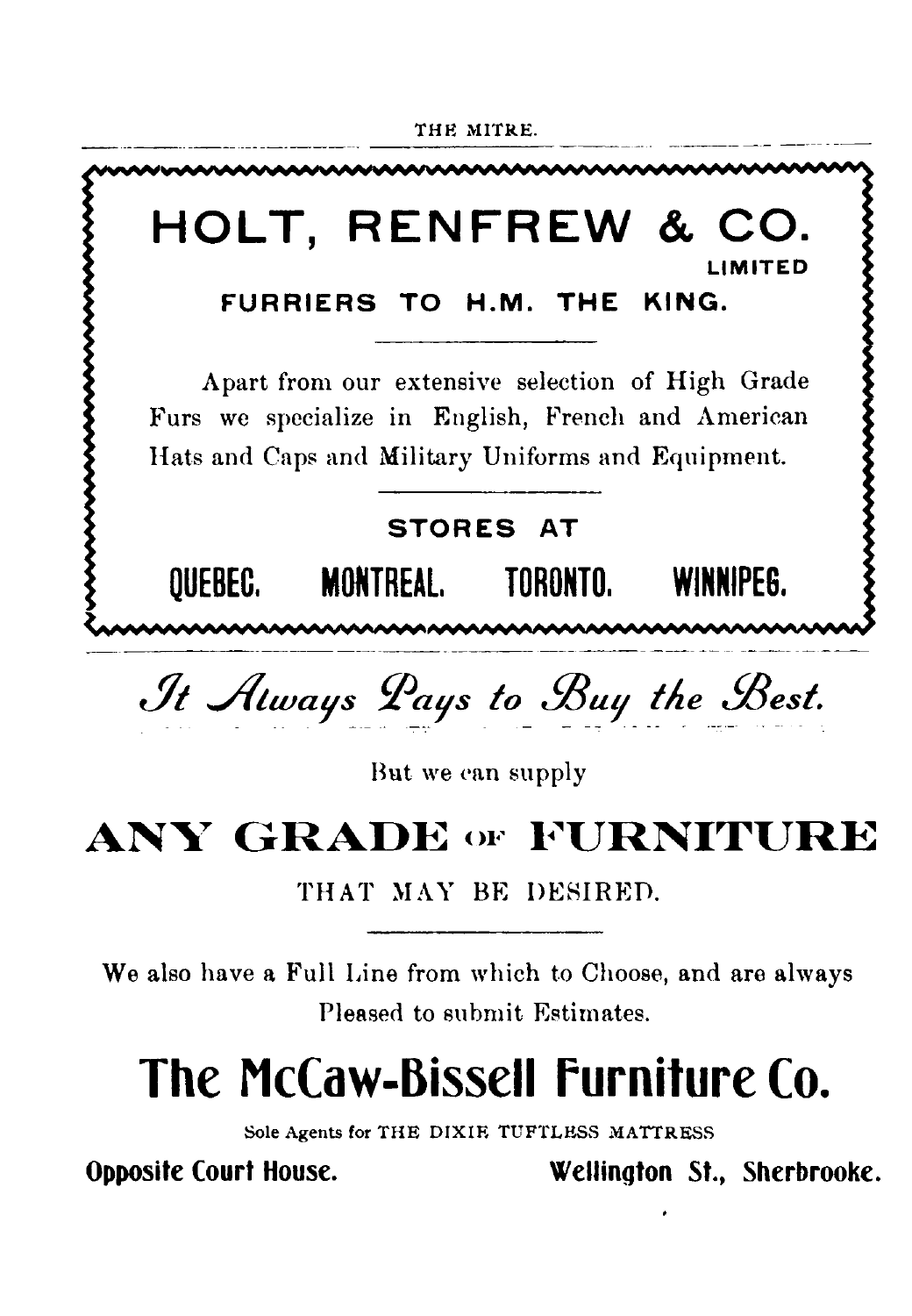# *CASAVANT FRERES*

**CHURCH ORGAN BUILDERS** 

#### *ST. H Y A C IN T H E .* **-** *Q U E B E C* **,**

**BRANCH AT SOUTH HAVEN. MICH.** 

Of the 600 Organs built by this firm those of the following Churches are some of the largest:

St. Paul's Anglican Church, Toronto, 107 Stops. Maisonneuve Parish Church, Montreal, 91 Stops. Eaton Memorial Church, Toronto, 89 Stops. St. Andrew's Presbyterian Church, Toronto, 88 Stops. Notre Dame Church, Montreal, 82 Stops. First Baptist Church, Syracuse, N.Y., 77 Stops. University Convocation Hall, Toronto, *76* Stops. Sinai Temple, Chicago, ill., 63 Stops. All Saints' Cathedral, Halifax, 52 Stops.

### **JOHN DUFF,**

*C IV IL A ND M IL IT A R Y TA ILO R* BREECHES MAKER

*We make a Specialty of Clerical Garments.*

Formerly with Henry Morgan & Co., Limited, Montreal,

WELLINGTON STREET . . . . . . SHERBROOKE.

## **M. J. BENNETT**

Picture Framer and Upholsterer.

ALL KINDS OF  $\mathbf{W}\mathbf{O}\mathbf{O}\mathbf{D}\mathbf{W}\mathbf{O}\mathbf{R}\mathbf{K}$  | HOCKEY STICKS ! NEATLY DONE.

HAND-MADE

A SPECIALTY.

COLLEGE STREET, LENNOXVILLE.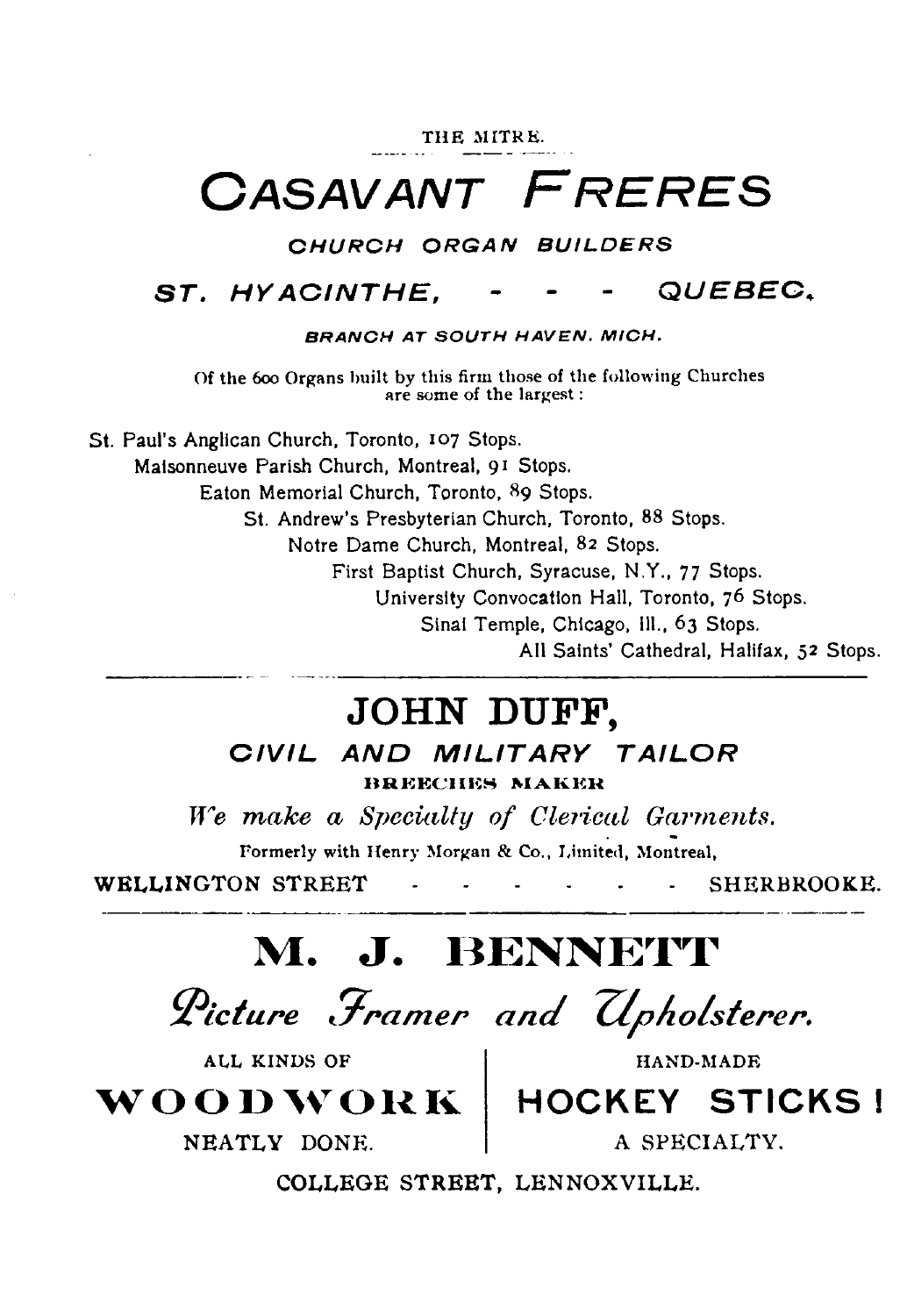

# The Trade Mark that  $\bigodot$  113 Ensures Satisfaction

Confidence between man ufacture and dealer is essen tial to successful business. We have established a most satisfactory connection based on careful attention to all or ders- large or small.

Special attention given to all Institution orders.



ROYAL VICTORIA. Adopted by all the leading Institutions in Great Britain and Canada.

*GEO. GALE & SONS, Limited*

*W aterville. M ontreal. W innipeg.*

### Always Good Service and Reasonable Prices

 $-AT -$ 

# McKECHNIE'S, SHERBROOKE.

*M c D o n a l d C ollege Extension Branch*

#### *AT L E N N O X V IL L E*

Is ever at the service of Farmers for the giving of Free Information on such questions as the Improvement of Farm Crops, Care and Management of Live Stock, etc.

W. L. McDOUGALL. DEMONSTRATOR.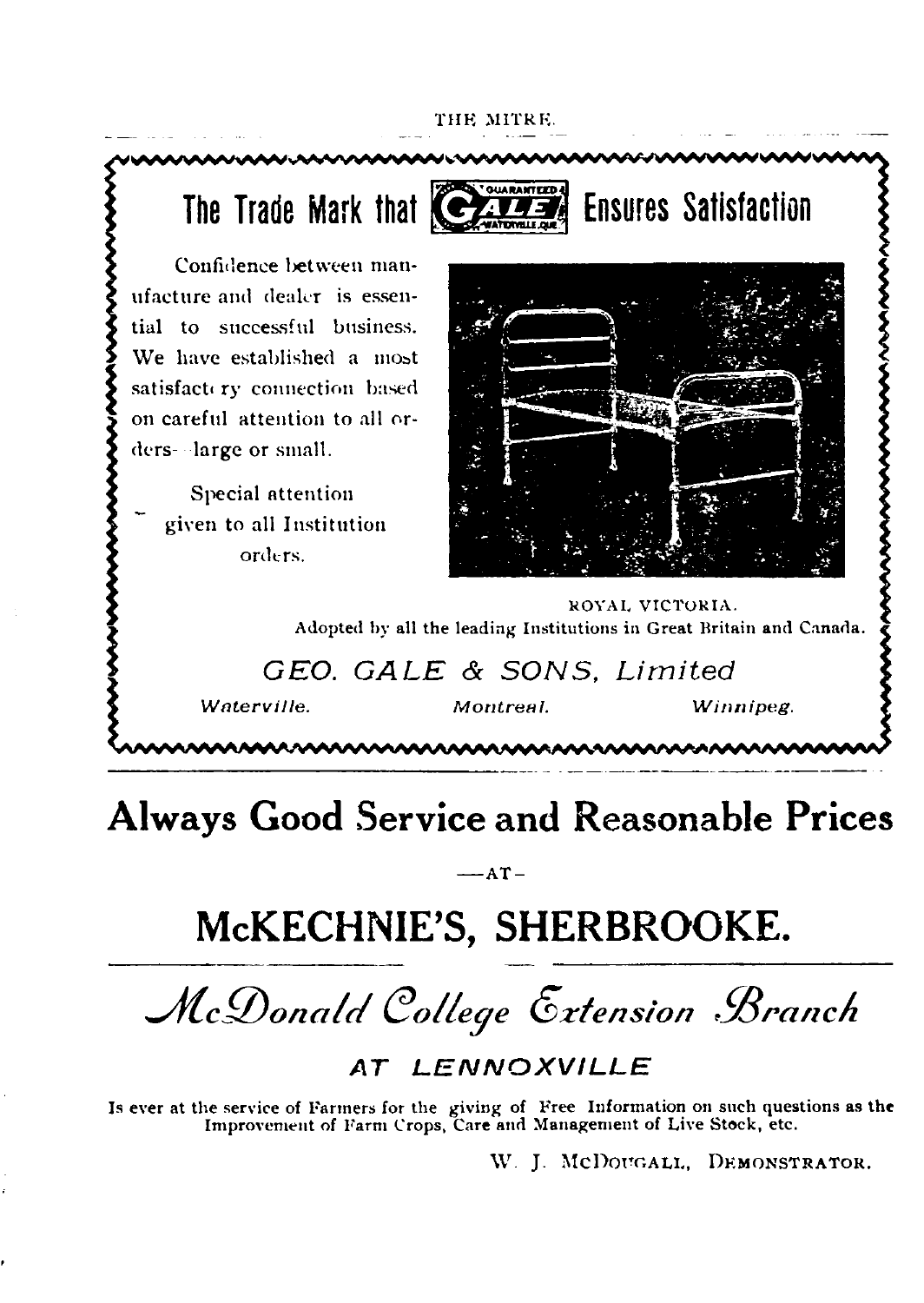### *W. A. BOWN<sup>'</sup> MANUFACTURERS OF*

### ROUGH & DRESSED LUMBER, FLOORING, SHEATHING, M0DLDING, &c.

**Dealer in Shingles and Laths. Custom Sawing and Planing.**

*L E N N O X V IL L E .*

 $\emph{What shall J give to-}$ **You will find a copy of the Birks Catalogue in the Library.** It has a hundred and more pages of suggestions to help you to choose something for your own particular chum or for any member of your family. It does not matter how much you have to spend, cr for whom the gift is intended, there will be something we can suggest for you. **WRITE FOR A CATALOGUE. Henry Birks & Sons, Limited** *M O N T R E A L .* "Wiggett's High Grade Footwear."

**A** Size for Every Foot. A Style for Every Occasion.

*ATHLETIC SHOES A SPECIALTY*

**J. A. WIGGETT & CO., Strathcona Square, SHERBROOKE.**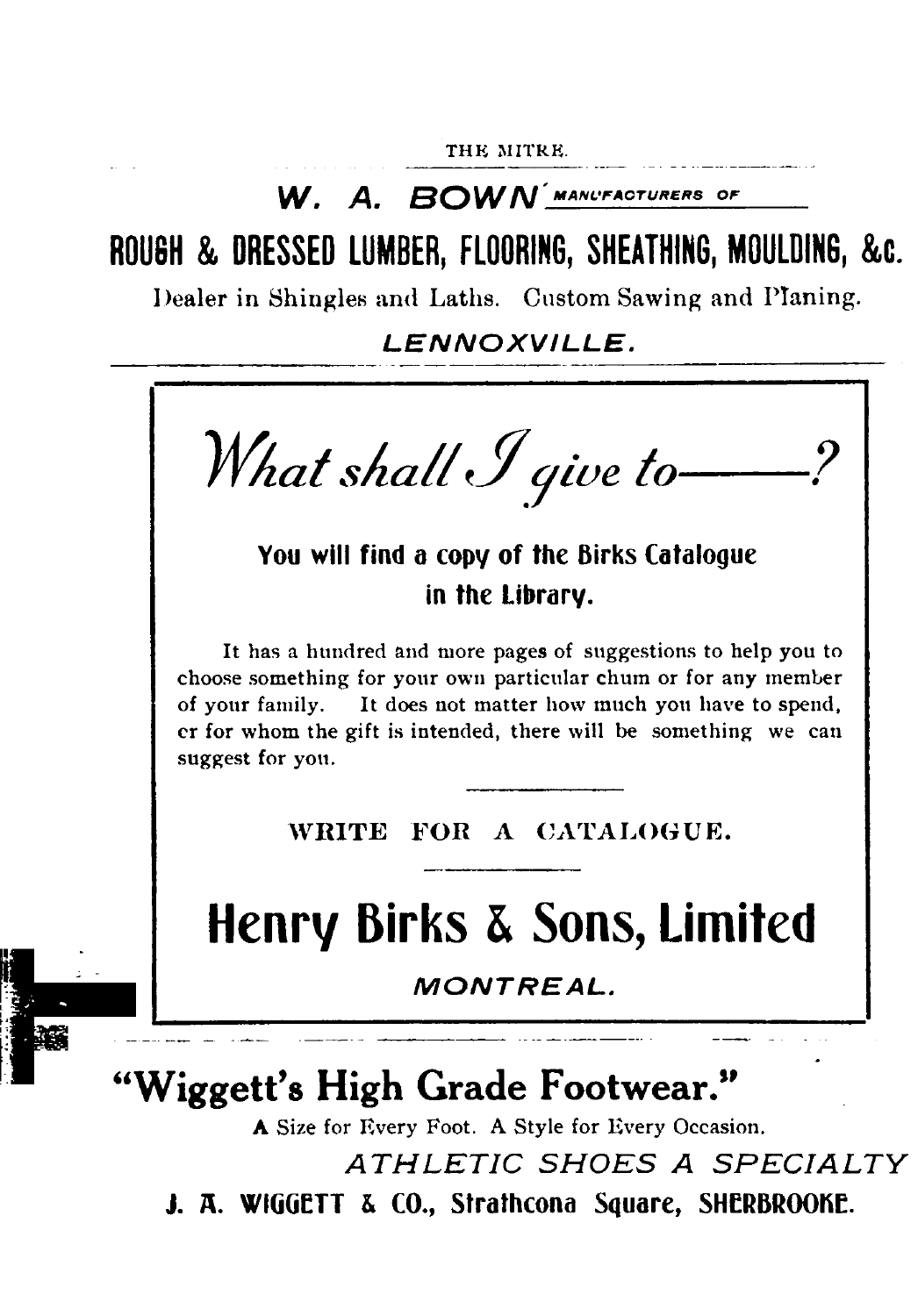### **If you have Eye Strain, our Graduate Optician,**

### H. J. LABAREE,

**Who has had Fourteen Years' experience, will test your eyes.**

BROKEN LENSES DUPLICATED at Short Notice. Consultations Free.

J. Labaree & Co., Jewellers and Opticians, The Square, Lennoxville

 $D$ *LIOTOCDADLI*CI<sup>The New Boys and the Old Boys wi</sup> **F I I U l l l l l l i t i find** it to their advantage to have

# **GEO. JOHNSTON**

**Make their Photographs, Individuals as well as Groups.**

24 King street, Below Wellington, Sherbrooke.



# PRITCHARD, ANDREWS CO.

WE DESIGN AND MAKE

Church Brass Work.

**Memorial Tablets.**

**Lecterns, Altar Rails,**

**Vases, Etc., Etc.**

264 Sparks St., Ottawa.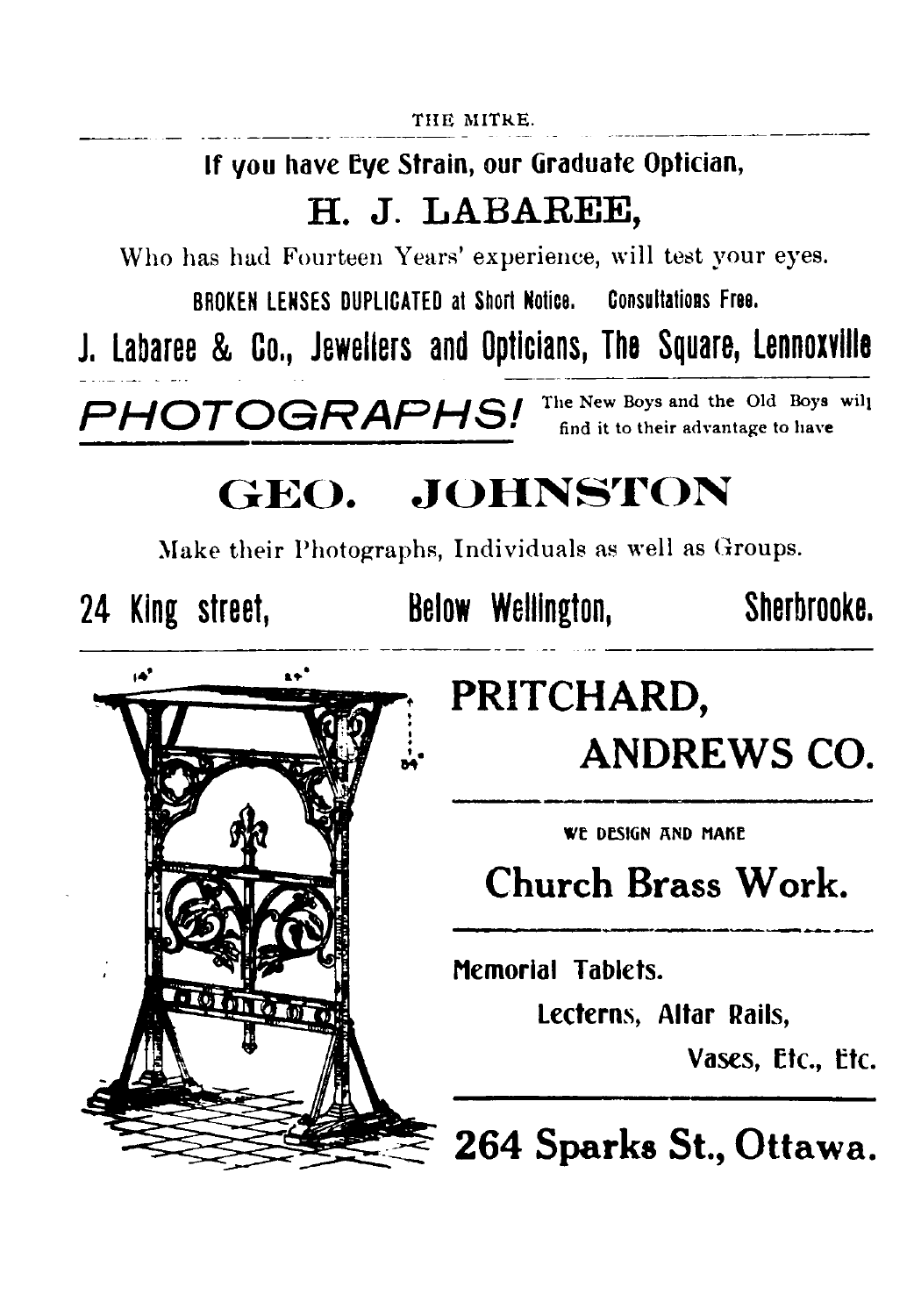### *SOLE LOCAL AGENTS*

For these lines

## **20th Century Clothing — Society Brand Clothing**

**FOR YOUNG MEN** 

"INVICTUS SHOES"<sup>-----</sup>"REGAL SHOES"

**We sell Everything from HEAD TO FOOT for Young Men.**

*" S T A R C L O T H IN G HA LL"*

**J. ROSENBLOOM & CO., SHERBROOKE**



# THE

# STUDENT'S PEN

Now sold by us is equipped with a Clip Cap for men and a Chatelaine attachment for women, both of which afford protection against loss, and yet are easily detached for use. Our IDEAL flows steadily, never floods or blots, is easily filled and cleaned.

### W. J. H. MCKINDSEY, Lennoxville Drug Store, Lennoxville, Quebec.

PRESCRIPTION DRUGGIST.

# **J. S. M I T C H E L L** *&.* **CO.**

-Wholesale and Retail--

*H a r d w a r e a n d S p o r t in g G o o d s*

### **SHERBROOKE, QUE.**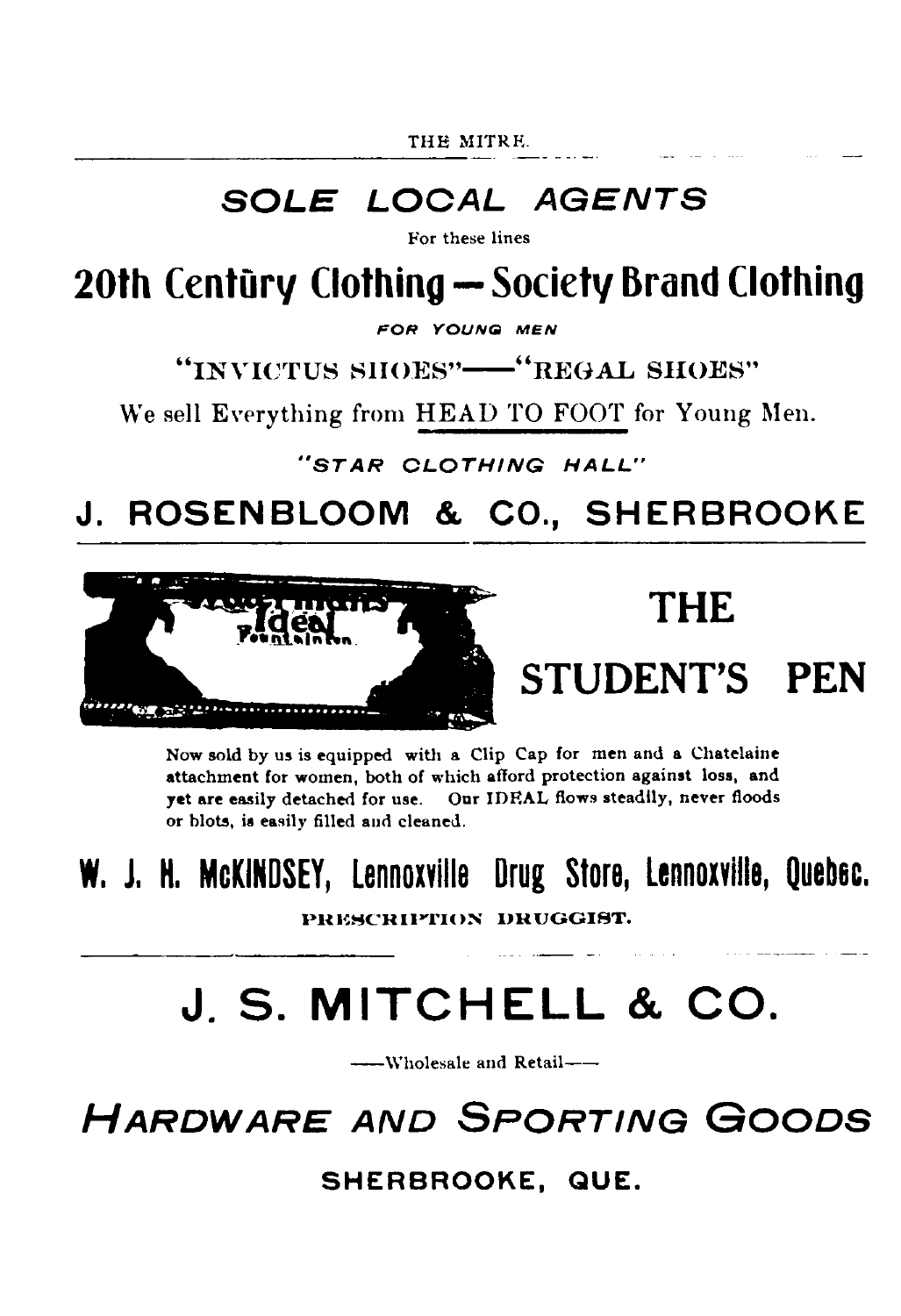### ------- G O *T O* ----------- **T. VINEBERG'S**  $-$  FOR  $-$

**First-class Clothing, Gent's Furnishing's** A N D **FURS**

## **Also Ladies' Ready-to-Wear Clothing**

**147-149 WELLINGTON ST., SHERBROOKE**

# G *P E N N IN G T O N*

*T H E* C o *L L E G E S H O E M A K E R*

**Repairing done on all kinds of Boots and Shoes.**

**Rubber Heels, Laces and Polishes.**

**Hand-sewn Shoes a Specialty**

COLLEGE STREET, LENNOXVILLE.



# Eye Glass and Spectacle Mountings

Have better staying-on and wearing qualities than the average. To be had only at

# J. C. MCCONNELL'S

The Optician.

WELLINGTON ST., SHERBROOKE.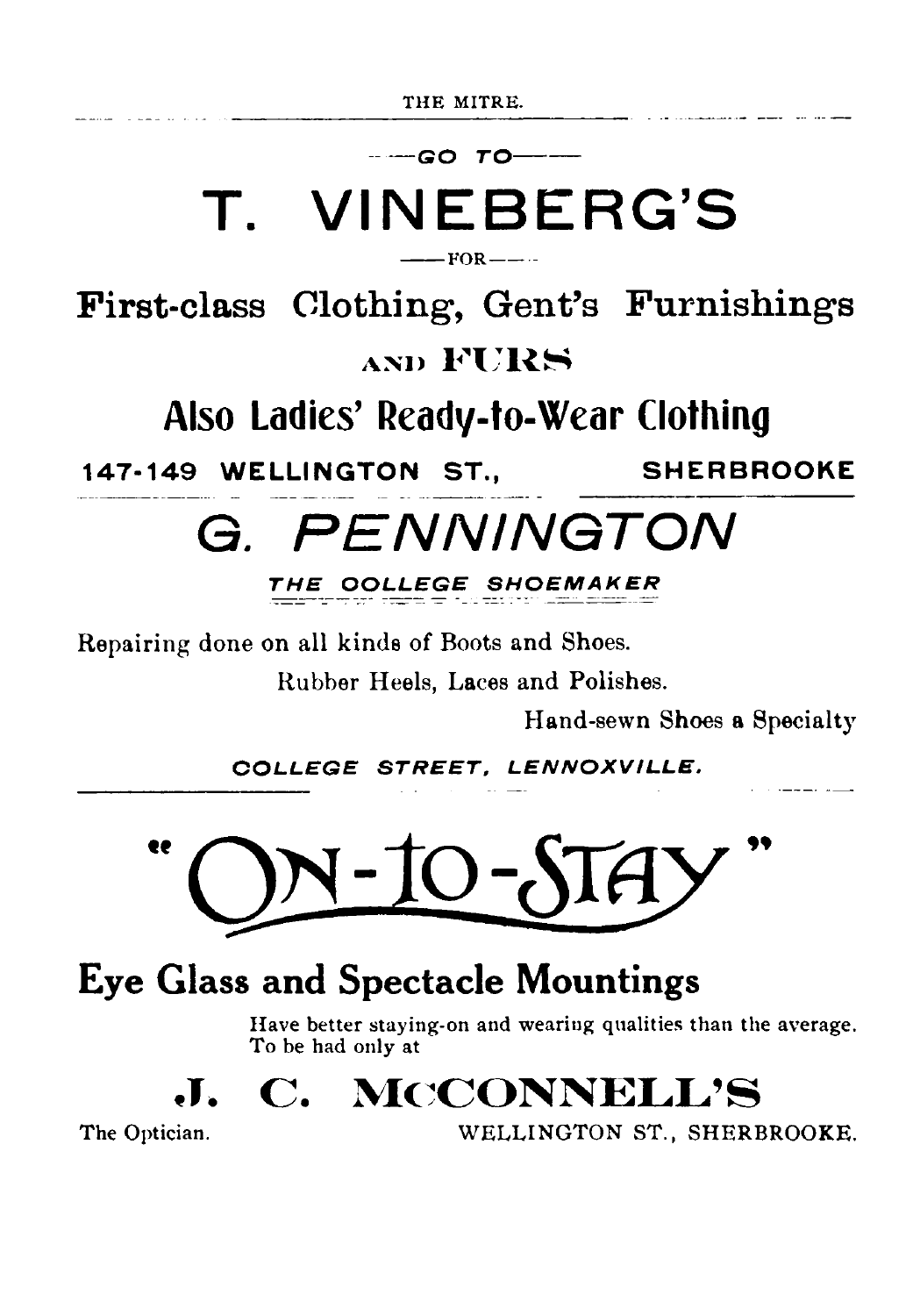# *E R N E S T BO O TH*

*Butcher and Dealer in Beer, Veal, Pork, & Lamb*

 $F$ *RESH FISH A SPECIALTY.* 

Fresh Vegetables of all kinds. LENNOXVILLE, QUE.

- 20

# SCARBOROUGH COMPANY OF CANADA, LTD.

**We Teach you Business Methods and at the same time Pay your Way through College.**

**ADDRESS THE COMPANY AT HAMILTON, ONTARIO.**

# Office, Library & Den Room Furniture

 $--$ OUR SPECIALTY-

**Always a selection of Desks, Writing Tables, Desk Chairs, ectional Rook Cases and Living Room Furniture.**

Special Prices Quoted to Students.

# ECHENBERG BROS., WELLINGTON STREET

SHERBROOKE.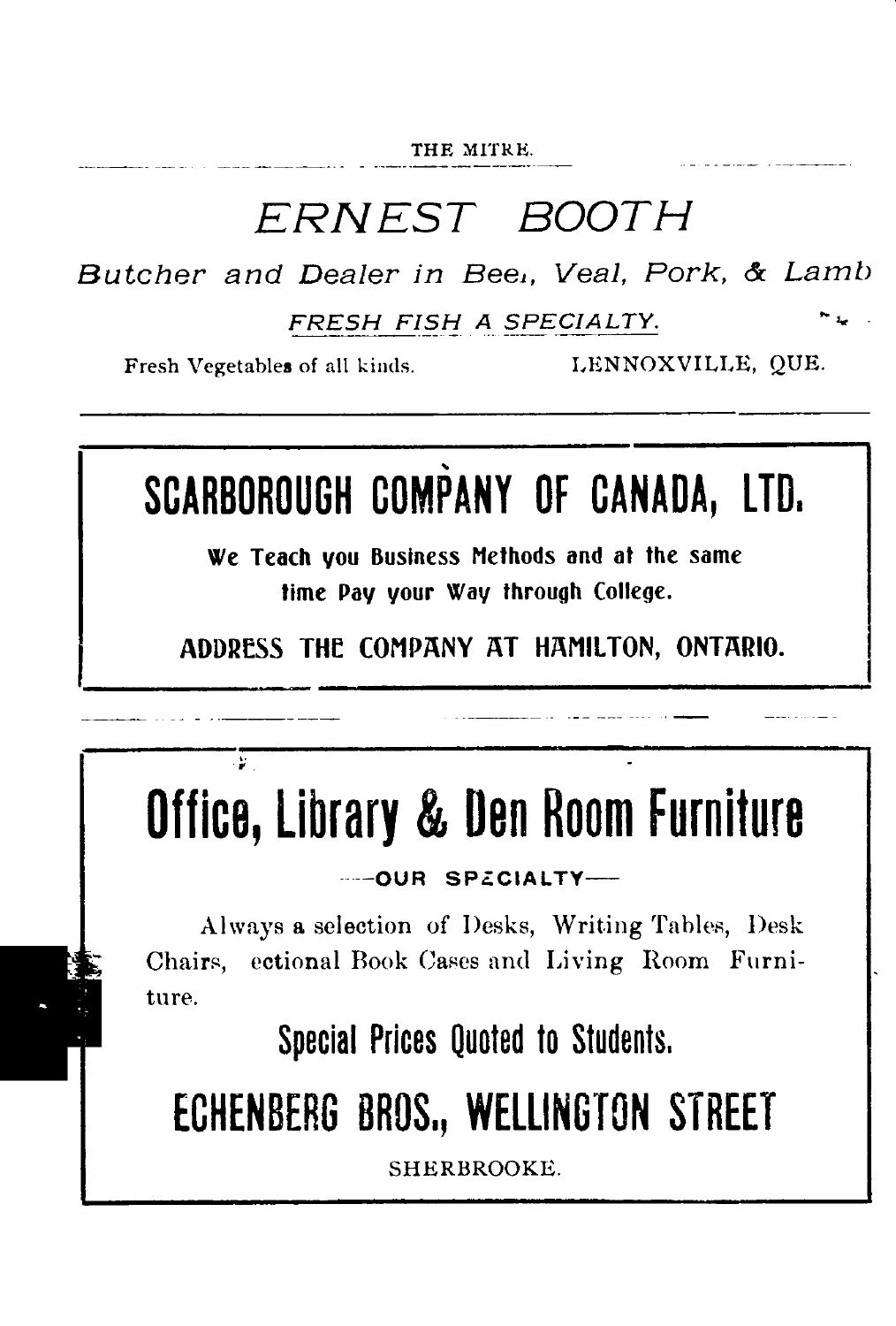### **A. E. KINKEAD & CO.**

WHOLESALE AND RETAIL TOBACCONISTS

Sign of the Indian,

3 W ELLINGTON STREET, SHERBROOKE.

### HYNDMAN & BRADLEY

SURGEON-DENTISTS

**OFFICES, SUN LIFE BUILDING. SHERBROOKE. QUE.**

# **Woodard's Limited**

### Always Remember to get Ice Cream!

*Home-made Candies, Choice Cakes,* 

**Hugler's, Willard's, Quality or Apollo Chocolates**

---------A T --------

# **W O O D A R D 'S L IM IT E D**

 $-$  TWO STORES----

Phone 86. SHERBROOKE, QUEBEC.

### *MR. IRWIN SAWDON. L. MUS.*

ORGANiST AND MUSIC MASTER OF UNIVERSITY OF BISHOP'S C0LLEGE AND SCHOOL Eastern Townships Representative for the Dominion College of Music.

Special Teaching Course for Diplomas In Voice, Piano, Violin & Harmony

**Address Academy of Music, Sherbrooke. Phone 835.**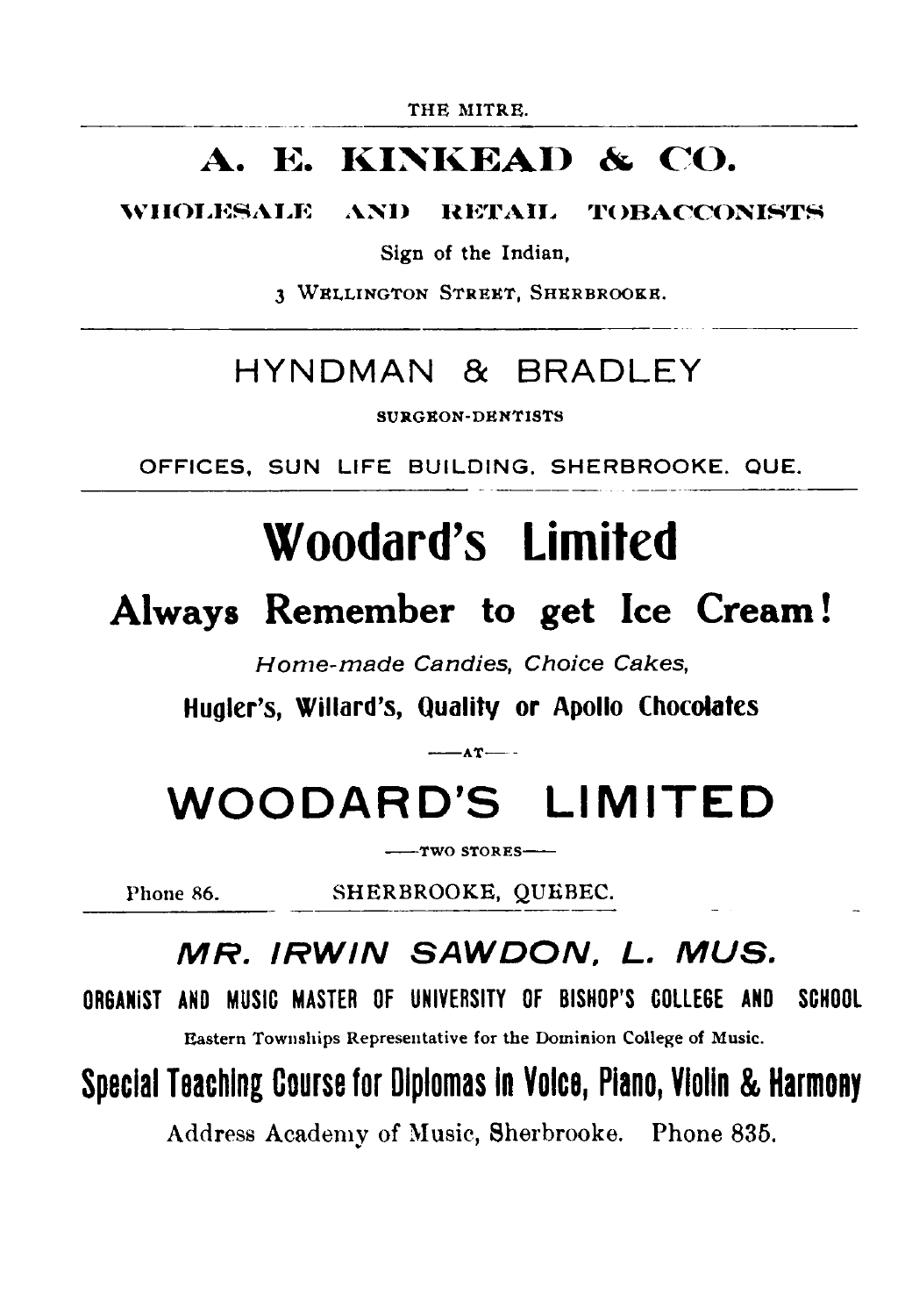# Lennoxville Low Price Store.

**Dry Goods, Boots and Shoes,**

### **Gent's Furnishing's,**

**- tt—- = R e a d y -made Clothing.**

**Tennis Shoes, Sweaters, Neckwear at War-saving Prices.**

**ELECTRIC LIGHT BLOCK.** C. C. RAND, LENNOXVILLE, QUE.

### **•J. MILFORD & SON**

ALL KINDS OF CUT FLOWERS

Orders promptly filled SHERBROOKE, Phone.

## *W. H. G R IFFITH D r u g s & P h o t o G o o d s S H E R B R O O K E .*

*H. A Sorenson, Bookbinder er*

*L e n n o x v ille , Q ue.*

### **CHARLIE SIN G**

**FIRST-CLASS HAND LAUNDRY**

Quebec Bank Block. LENNOXVILLE, QUE.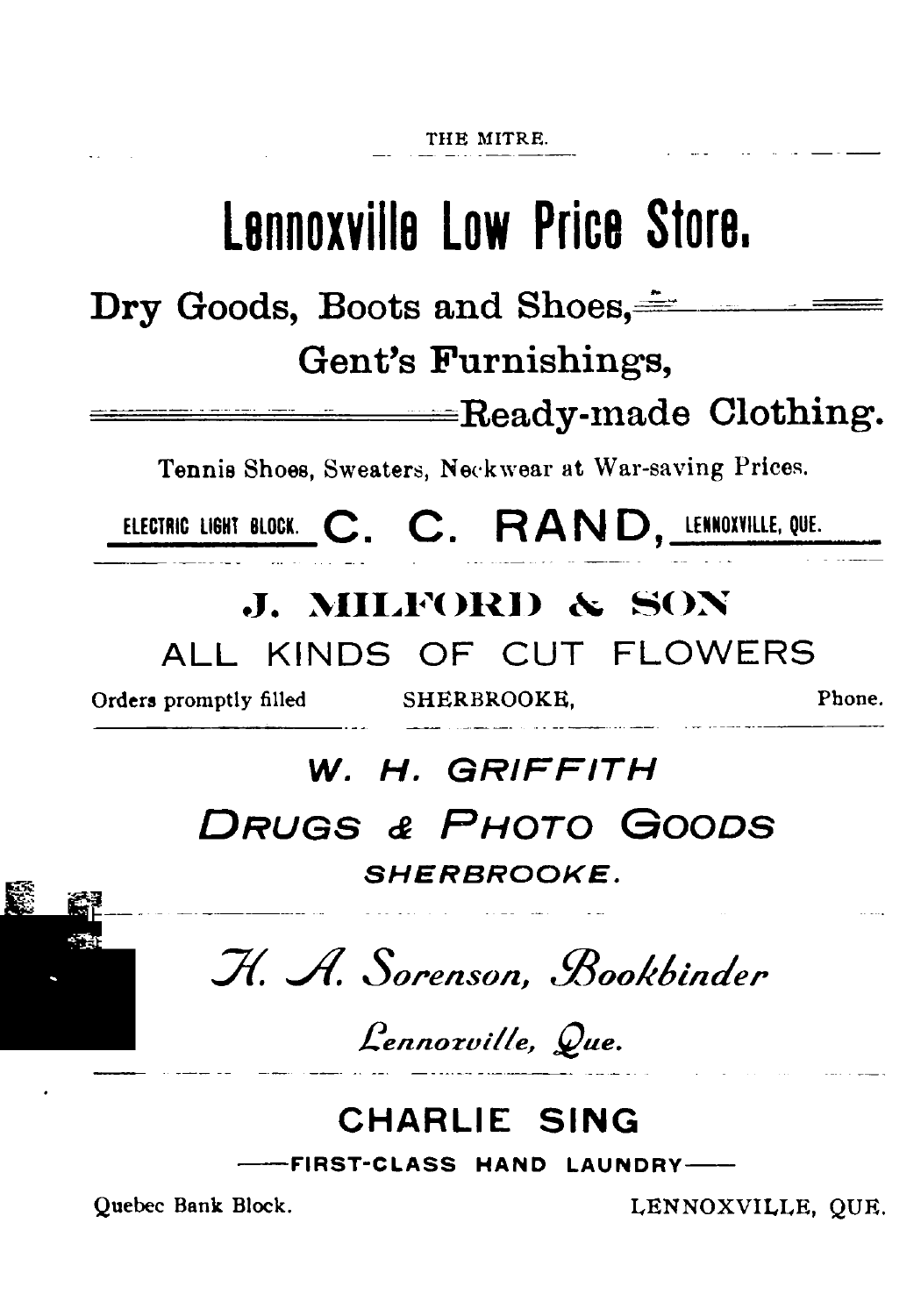## **MISS M. POOLE**

#### **45 McGill College Avenue, Montreal.**

A large assortment of



MOWBRAY'S AND OTHER CHURCH CARDS.

**NOTE THE A D DRESS-CO RNER OF BURNSIDE PLACE.**

# *TH E QUALITY SM O K E* 7-20-4 10c CIGAR

 $\overline{\phantom{a}}$ On sale at  $-\cdots$ 

### *A. J. BURGE'S.* - - - *LENNOXVILLE*

Manufactured by the Sherbrooke Cigar Company, Limited.

# Why not Gut YOUR Light Bill in Half?

You can do it by using our

# **Northern Mazda Filiment Lamps**

**WE HAVE THEM IN STOCK.**

**And by the way, in making out your Xmas gift list remember that an Electric Iron, Toaster, Warming Pad, or an Electric Radiant Grill make an ideal gift.**

# LENNOXVILLE LIGHT AND POWER GO., LTD.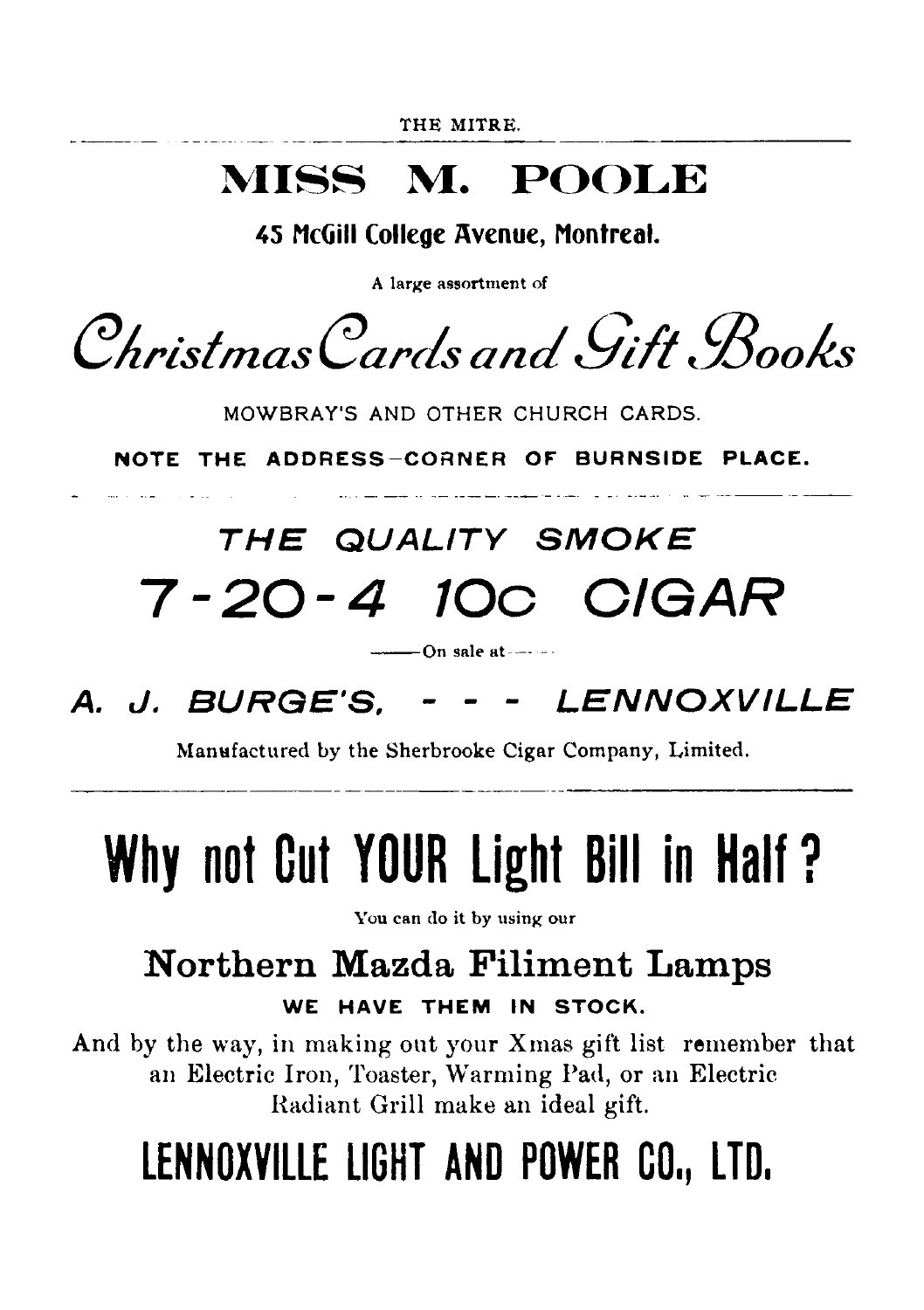# **SMOKE THE FAMOUS "ORLANDO" CIGARS 10c.**

 $--$  For sale by  $--$ 

### **A. J. BURGE, LENNOXVILLE**

Manufactured by

W. R. WEBSTER & CO., LTD., SHERBROOKE.



### WE FIT, MAKE AND REPAIR

 $-$  - All kinds of  $-$ 

# *Spectacles and Eye Glasses*

We have our own Grinding Plant and can give you prompt and accurate service.

# **A. C. Skinner, the Optician on the Square**

*S H E R B R O O K E*

## **W. F. VILAS, Cowansville, Que.,**

Manufacturer of

School Furniture, Lawn and Garden Seats

-O P ERA CHAIRS. ET C.-

**Desk and Book Cases for Office and College Use.**

**IM PROVEMENT IN DESIGN.** 

**PERFECTION IN WORKMANSHIP.** 

SYMMETRICAL IN STYLE.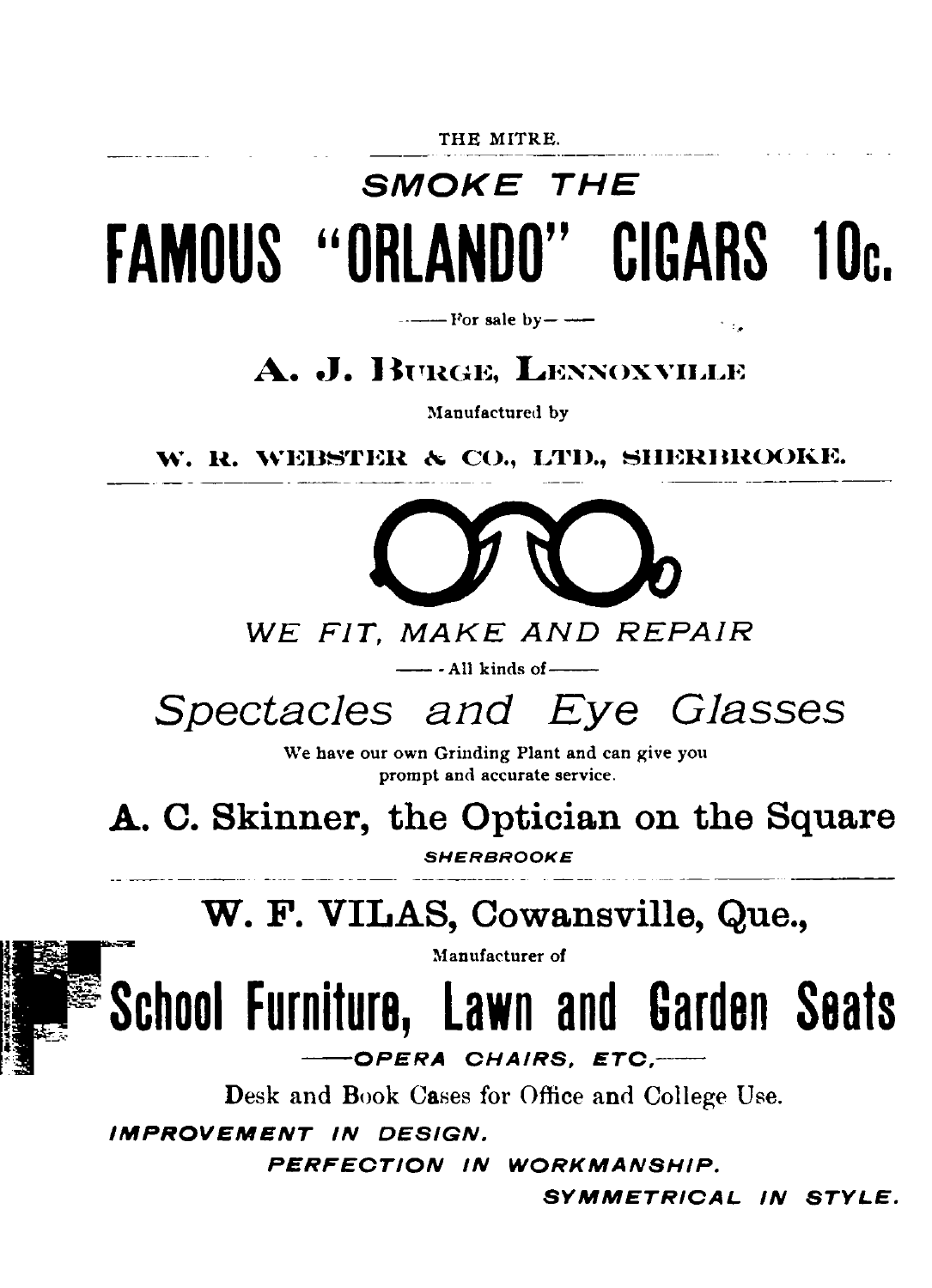### The Alumni Association

 $OF$  THE

#### *UNIVERSITY OF BISHOP'S OLLEGE.*

President, E. A. ROBERTSON, M.A., M.D., Lennoxville. Vice-Presidents, J. R. MONTIZAMBERT, M.A. PROF. E. E. BOOTHROYD, M.A. Sec.-Treas., REV. W. H. MOORHEAD, M.A., Magog House, Sherbrooke Committee, REV. P. CA LLIS, M.A., REV. C. G. STEVENS, M.A., JAS. MACKINNON, D.C.L. Alumni Editor on Mitre Staff, D. R. CARMICHAEL, B.A.

Members of the Association are requested to inform the Secretary of any change in address. The Secretary will be glad to receive communications from any graduate or other friends of University, and any suggestions for the advancement of the welfare of the institution will re ceive the careful consideration of the Executive.

Address Secretary-Treasurer Alumni Association.

#### $-$ *STOP AT* $-$

## **B O N N E R & P O V E Y 'S**

### QUICK LUNCHES

**Wellington street, next to Legare's, Depot street and opposite Grand Trunk Railway Station, Sherbrooke.**

### C . *J. LANE & SON*

**FRESH GROCERIES, FRUITS AND CONFECTIONERY**

**Bell Phone 426. Post Office Building, Lennoxville.**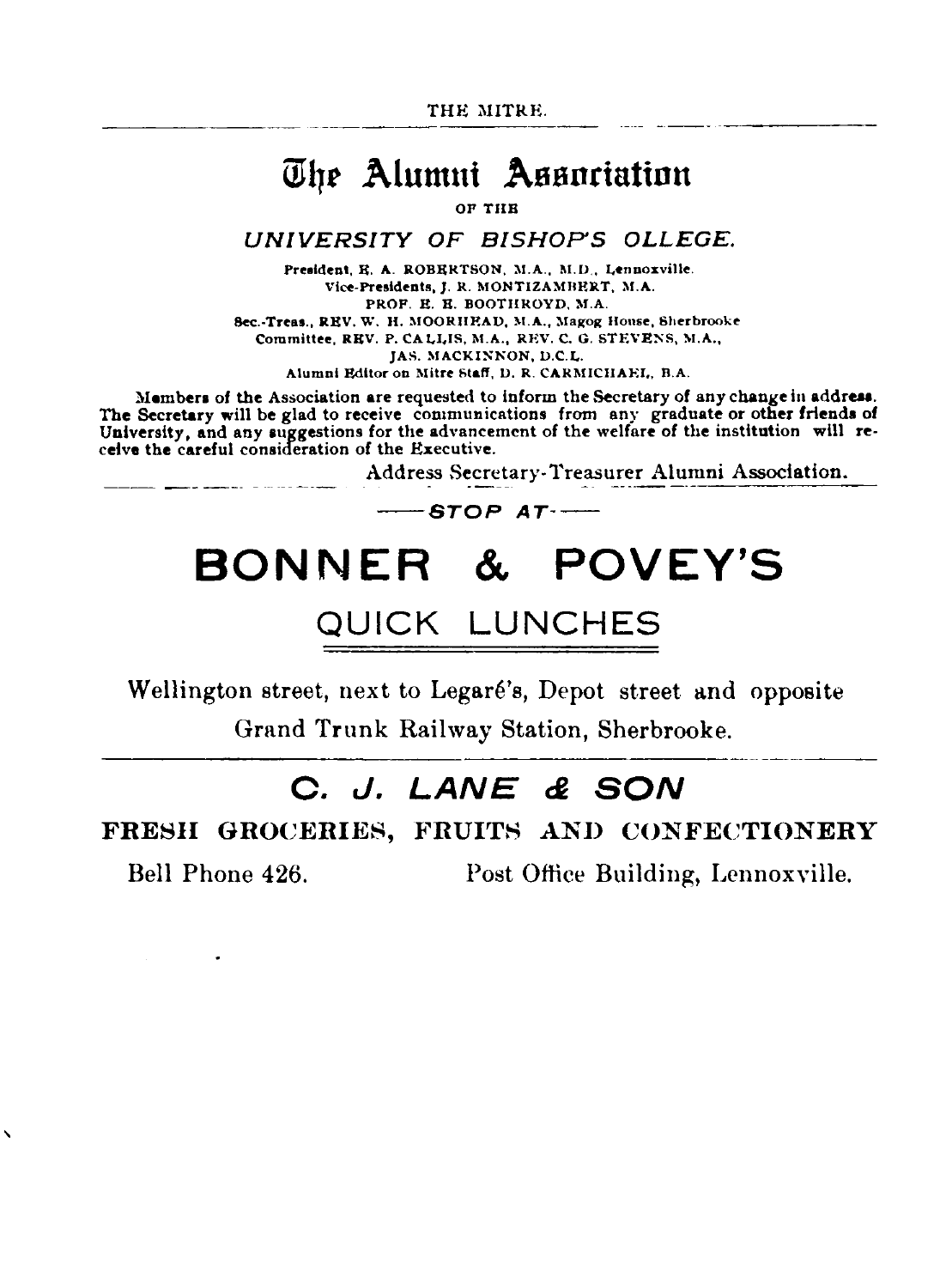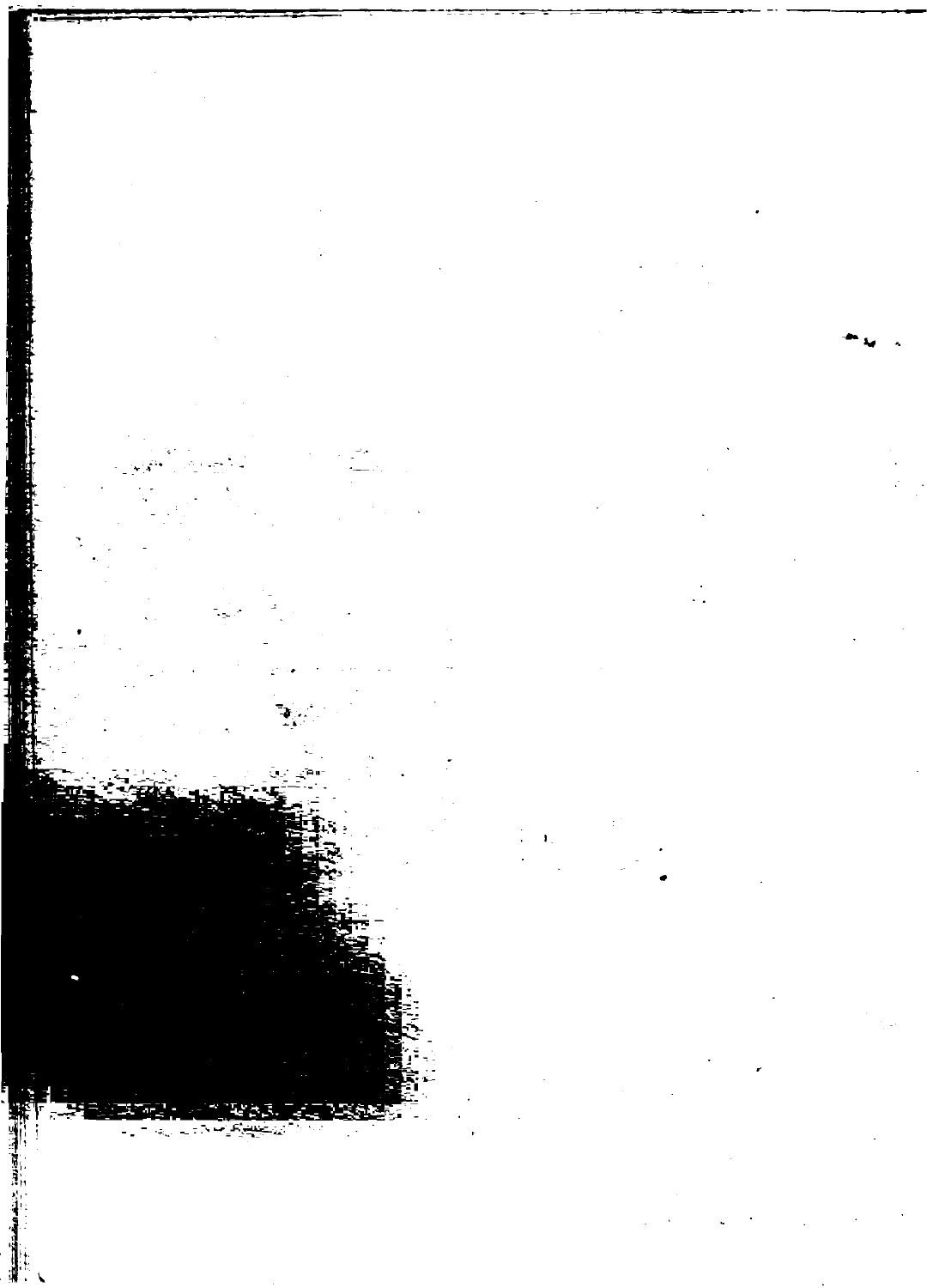$\mathbb{R}^n$ 

|                                         | The Merchants Bank                                                                  |                                                            |
|-----------------------------------------|-------------------------------------------------------------------------------------|------------------------------------------------------------|
| Established<br>1864.                    | of Canada                                                                           | Head Office<br>Montreal.                                   |
|                                         |                                                                                     |                                                            |
|                                         |                                                                                     |                                                            |
|                                         | 218 Branches and Agencies in Canada, extending from<br>the Atlantic to the Pacific. |                                                            |
|                                         | —A GENERAL BANKING BUSINESS TRANSACTED.——                                           |                                                            |
| Special attention given to Collections. |                                                                                     | Savings Bank Department at all Branches                    |
|                                         | H. IRWIN. MANAGER SHERBROOKE BRANCH                                                 |                                                            |
|                                         | Try W. J. LYNN<br>FOR GOOD BREAD<br>Phone 94, Sherbrooke, Que.                      |                                                            |
| DON'T FORGET                            |                                                                                     |                                                            |
|                                         | and School Groups.                                                                  | We give Special Prices on Photographs for College Students |
|                                         | C. O. GUSTAFSON, PHOTOGRAPHER                                                       |                                                            |
| 111 WELLINGTON STREET,                  |                                                                                     | <i>SHERBROOKE.</i>                                         |